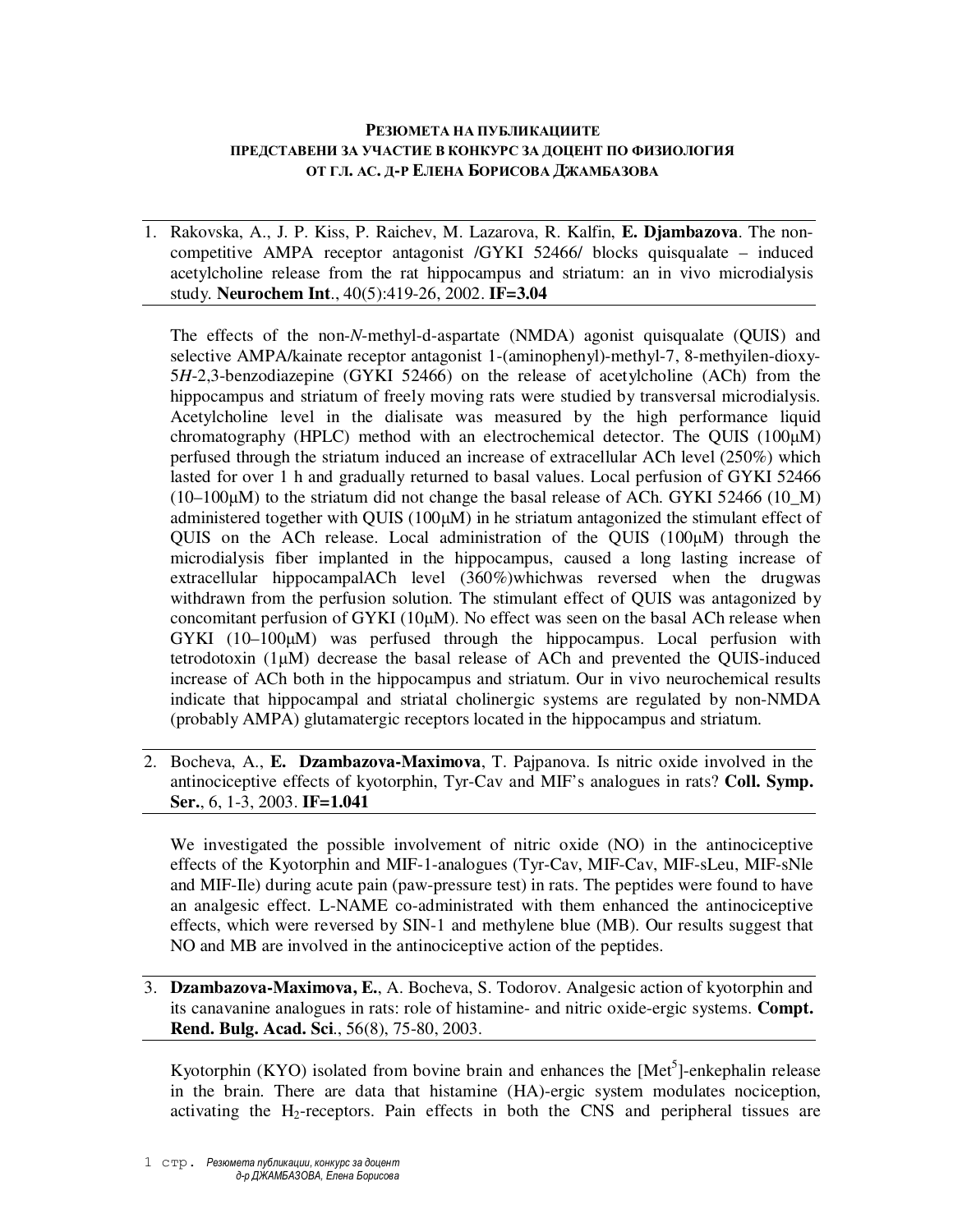associated with increased nitric oxide (NO) production. Knowing that HA and NO can modulate nociception, we suggested that they might have a common analgesic pathway with KYO. We studied in rats the the  $H_2$ -agonist dimaprit (DMP) effects and of the  $H_2$ -antagonist cimetidine (CIM) on analgesic action of the neuropeptide KYO, and its analogues Tyr-Cav and  $\text{Tyr}(\text{Cl}_2)$ -Cav. We used the guanylyl cyclase inhibitor methylene blue (MB) and the NO synthase inhibitor L-N<sup>G</sup>-nitroarginine ester (L-NAME). All drugs were intraperitoneally injected and Randall-Selitto paw-pressure test was used to test the pain-threshold changes. The antinociceptive effects of KYO, Tyr-Cav and Tyr(Cl<sub>2</sub>)-Cav (all in a dose of 5 mg/kg) have been enhanced by DMP and CIM, and reversed by NAL. L-NAME (20 mg/kg) increased the analgesic effects of the HA-agents, while MB  $(500 \mu g/rat)$  reversed them to hyperalgesic. The results suggest that in the antinociceptive action of endogenous neuropeptide KYO and its analogues Tyr-Cav and Tyr(Cl2)-Cav might be involved NO and HA-ergic system.

4. Bocheva, А., **E. Dzambazova-Maximova**, J. Vaglenova. Effects of MIF-1 on the nociception in rats with fetal alcohol Syndrome (FAS). **Bulg. Med.,** XI(6), 6-7, 2003.

Melanocyte-inhibiting factor (MIF-1) is a tripeptide, which has been found in hypothalamus and limbic system. There are data that MIF-1 modulates dopaminergic, noradrenergic, serotoninergic and opioidergic systems and has a direct effect on CNS. Pre- and postnatal exposure to ethanol developed fetal alcohol syndrome (FAS) caused CNS dysfunction in children and in experimental animals. The aim of the present study was to test the possibility of MIF-1 to influence nociceptive sensibility in rats with FAS. We injected the peptide MIF-1 intraperitoneally and Randall-Selitto paw-pressure test was used to test the pain-threshold changes. Our results show that FAS decreased pain threshold to hyperalgesia and MIF-1 administered in rats with FAS significantly increased nociception.

5. Bocheva, А., T. Pajpanova, **E. Dzambazova-Maximova**, V.V. Petkov, J. Vaglenova. Behavioral effects of MIF-1 in rats with fetal alcohol syndrome (FAS). **Compt. Rend. Bulg. Acad. Sci.**, 57(5), 63-66, 2004.

Melanocyte-inhibiting factor (MIF-1) is a tripeptide, which has been found in hypothalamus and limbic system. There are data that MIF-1 modulates dopaminergic, noradrenergic, serotoninergic and opioidergic systems and has a direct effect on CNS. Pre- and postnatal exposure to ethanol developed fetal alcohol syndrome (FAS) caused CNS dysfunction in children and in experimental animals. The aim of the present study was to test the possibility of MIF-1 to influence nociceptive sensibility by paw-pressure test and conditioned place preference in rats with FAS. We injected the peptide MIF-1 and L-NAME intraperitoneally. Our results show that FAS decreased pain threshold to hyperalgesia and MIF-1 administered in rats with FAS significantly increased nociception. MIF-1 was effective in decreasing memory deficits in rats with FAS.

6. Bocheva, A., **E. Dzambazova-Maximova**. Influence of Melanocyte-inhibiting factor (MIF-1) on analgesic effects of amino acids L-arginine, L-ornithine and L-citrulline in rats. **Compt. Rend. Bulg. Acad. Sci**., 57(1), 103-108, 2004.

Melanocyte-inhibiting factor (MIF-1) is a member of the Tyr-MIF-1 family. It is a part of an endogenous antiopiate system. MIF-1 represents a class of naturally occurring opiate antagonists with varying activities in independent situations and has been studied in experimental conditions in which the opiate antagonist naloxone *is* active. The purpose of the present study was to investigate the influences of MIF-1 on the antinociceptive effects of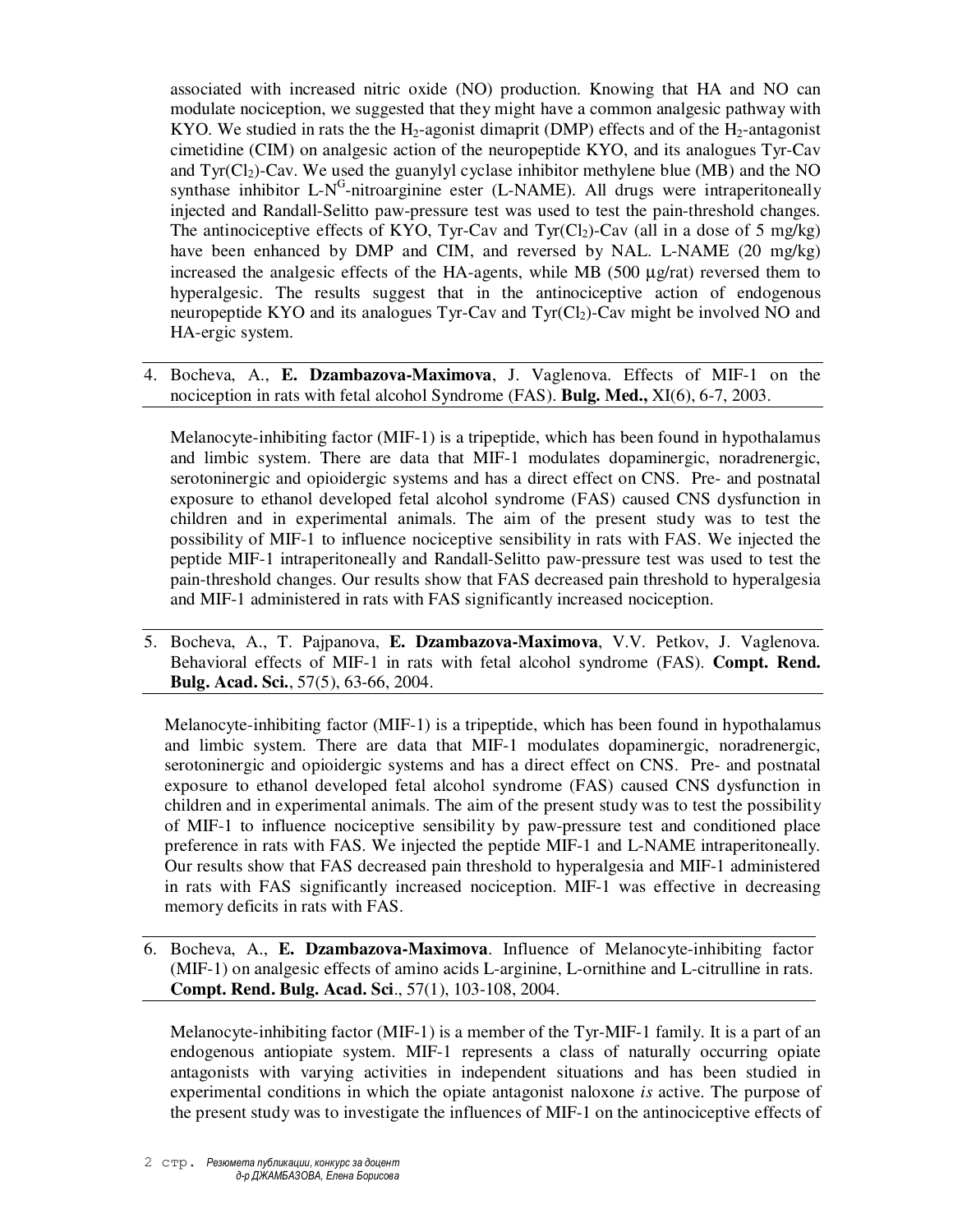L-arginine (L-arg), L-ornithine (L-orn), L-citrulline (Licit). The experiments were carried out on male Wistar rats (180-200 g). The changes in the mechanical nociceptive threshold of the rats were measured by the Randall-Selitto paw pressure test using an analgesimeter (Ugo Basile). MIF-1 (1 mg/kg) was administered intraperitoneally (i.p.), L-arg, L-orn and L-cit were administered intracerebroventricularly (i.c.v.) at a dose 20  $\mu$ g / 20  $\mu$ l. MIF-1 decreased the antinociceptive effect of L-arg and reversed antinociceptive effects of L-orn and L-cit into hyperalgesia. These results confirmed that MIF-1 is a part of the antiopioide peptides.

7. Bocheva, A., **E. Dzambazova-Maximova**, N. Lambadjieva. Interaction between peptides of Tyr-MIF-1 family, morphine and nitric oxide in nociception. **Compt. Rend. Bulg. Acad. Sci.**, 57(3), 97-102, 2004.

The Tyr-MIF-1 family of peptides includes MIF-1, Tyr-MIF-1, Tyr-W-MIF-1 and Tyr-K-MIF-1 which have been isolated from bovine hypothalamus and cortex of human brain. All these peptides interact with opioid receptors and in addition bind to non-opiate sites specific for each of the peptides. Data in the literature suggest that peptides of Tyr-MIF-1`s family (Tyr-MIF-1`s) have anti-opioid and opioid - like actions. It is known that some anti-opioid peptides (AOP) could reverse morphine–induced analgesia in rats. Because both AOP and NO are potent modulators of opioid activities we examined the ability of the anti-opioid Tyr-MIF-1`s to modify the effects of morphine (Mo) and L-NAME (NO synthase inhibitor  $L-N<sup>G</sup>$ -nitroarginine ester) respectively. The changes in the nociceptive effects were examined in the male Wistar rats in acute pain by paw-pressure (PP) and tail-flick (TF) tests using an analgesiameters (Ugo Basile). Tyr-MIF-1`s peptides (all in dose 1mg/kg, i.p.) had analgesic effect in both tests. Intraperitoneal injection of peptides after administration of Mo (1mg/kg, i.p.) and L-NAME (10 mg/kg, i.p.) decreased significantly TF latency and decreased the antinociceptive effects of both Mo and L-NAME respectively in paw-pressure test. In conclusion our data show that Tyr-MIF-1`s modulated the analgesic effects of morphine and L-NAME, which corresponds to the hypothesis about AOP mentioned above.

8. Bocheva, А., **E. Dzambazova-Maximova**. Effects of kyotorphin and analogues on nociception and pentylentetrazole seizures. **Folia Medica**, 46(1), 40-4, 2004.

Kyotorphin (Kyo) is synthesized in specific brain regions where it may modulate synaptic transmission and directly excites cortical neurons, and indirectly exerts opioid actions to produce analgesia via release of Met-enkephalin. Kyo is formed by specific enzyme from Ltyrosine and L-arginine in the presence of ATP  $\mu$  Mg<sup>2+</sup> in the brain. Kyo and its analogues Tyr-Cav, Tyr  $(Cl_2)$ -Cav exerted naloxone-reversible antinociception by paw-pressure test. Kyo exerted anticonvulsive effect on the pentylentetrazole (PTZ) seizure model. The aim was to investigate the analgesic and the anticonvulsive effects of Kyo, Tyr-Cav and  $Tyr(C_1)$ -Cav during acute pain and PTZ seizure model. The changes in the nociceptive effects were examined in the male Wistar rats by the tail flick (TF) and hot plate (HP) tests. Kyo, Tyr-Cav, Tyr(Cl<sub>2</sub>)-Cav were applied in rats intracerebroventricullarly (i.c.v.) at a dose 20 µg/20µl. The anticonvulsive effects of peptides were studied on PTZ seizure model. The peptides were applied in male mice at a dose  $20\mu\text{g/mouse (i.c.v.).}$  Kyo, Tyr-Cav, Tyr(Cl<sub>2</sub>)-Cav exerted the analgesic effects in both nociceptive test used. The effects were more pronounced for L- Arg, L-Cav, Tyr-Cav and Tyr $(C_1)$ -Cav. In PTZ seizure model Kyo and its analogues exerted strong inhibition on seizure intensity compared with control group. Taken together, these results reveal Kyo, Tyr-Cav and Tyr( $Cl<sub>2</sub>$ )-Cav as a behaviorally active peptide in experimental animal models.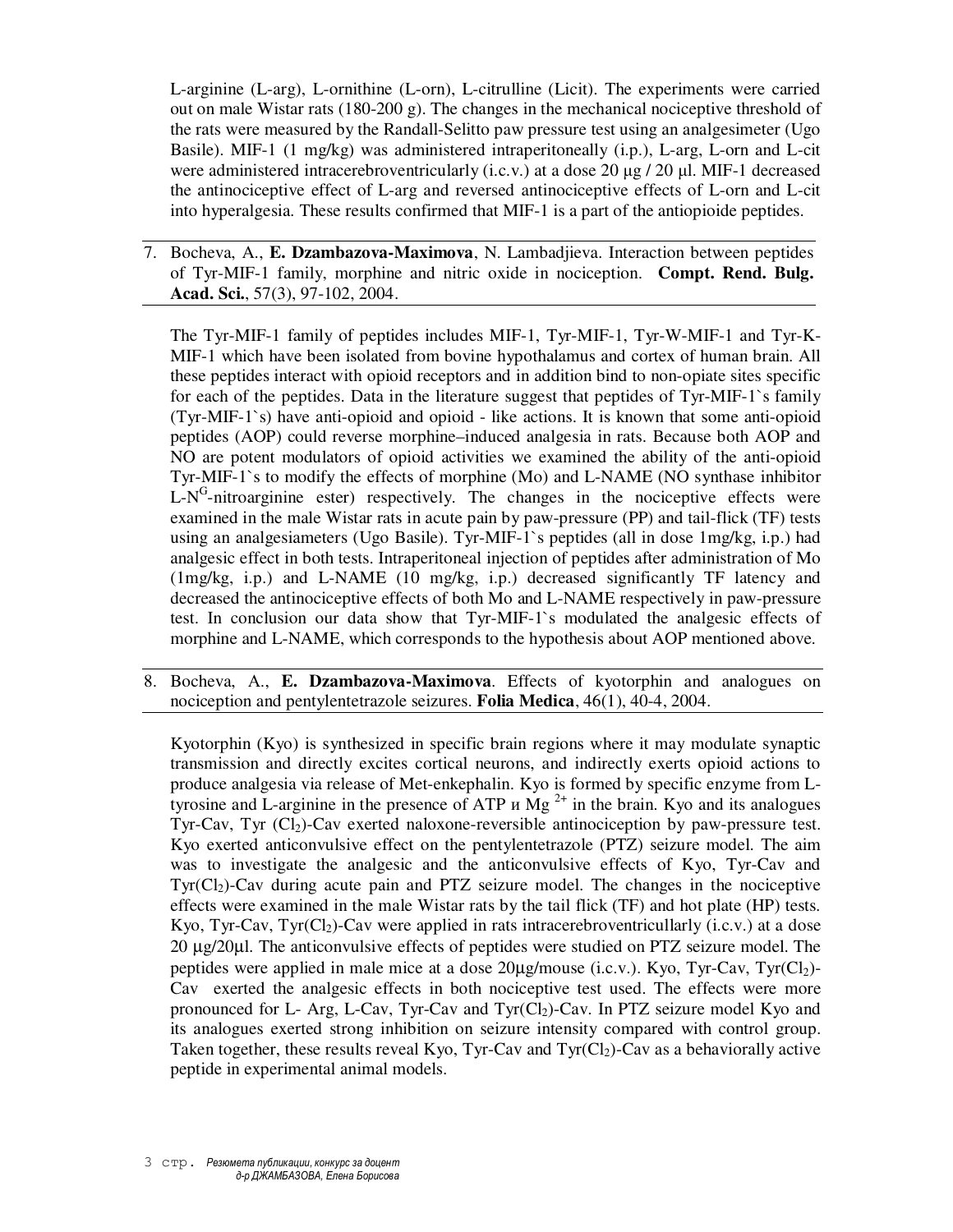9. Bocheva, A., E. Dzambazova-Maximova. Effects of Tyr-MIF's of peptides on immobilization stress-induced antinociception in rats. Folia Medica, 46(2), 42-6, 2004.

The Tyr-MIF-1 family of peptides (Tyr-MIF-1`s) includes MIF-1, Tyr-MIF-1, Tyr-W-MIF-1 and Tyr-K-MIF-1, which have been isolated from bovine hypothalamus and cortex of human brain. Data in the literature suggest that peptides of Tyr-MIF-1's family have opioidlike and anti-opioid actions. All these peptides interact with opioid receptors and in addition bind to non-opiate sites specific for each of the peptides and able to inhibit the expression of some forms of stress-induced analgesia (SIA) in various species. The aim was to examined the effects of the Tyr-MIF-1`s peptides on immobilization stress-induced antinociception. Tyr-MIF-1`s peptides were administered in male Wistar rats intraperitoneally before or after 1 hour restraint. The changes in the mechanical nociceptive threshold of the animals were measured by the Randall-Selitto paw pressure test. Immobilization of the rats increased the pain threshold at least 1 h. Tyr-MIF-1`s peptides have opposing effects on immobilization stress-induced antinociception in paw-pressure test in rats. When administered before immobilization procedure – potentiated, while after - reduced immobilization stress-induced antinociception. Antinociceptive effects of peptides Tyr-MIF-1, Tyr-W-MIF-1 and Tyr-K-MIF-1 were reduced in condition of stress. Tyr-MIF-1`s peptides exerted antiopioid effects under condition of stress in paw-pressure test. These antiopioide effects were more pronounced when peptides are injected after stress exposure.

10. Bocheva, A., **E. Dzambazova-Maximova**. Antiopioid properties of the Tyr-MIF-1 family. **Meth. Find. Clin. Exp. Pharmacol**., 26(9), 673-677, 2004. **IF=0.613**

The Tyr-MIF-1 family of peptides includes MIF-1, Tyr-MIF-1, Tyr-W-MIF-1 and Tyr-K-MIF-1, which have been isolated from bovine hypothalamus and human brain cortex. All these peptides interact with opioid receptors and in addition bind to non-opiate sites specific for each of the peptides. Data in the literature suggest that peptides of the Tyr-MIF-1 family (Tyr-MIF-1`s) have antiopioid and opioid - like effects. It is known that some anti-opioid peptides (AOP) could reverse morphine (Mo)-induced analgesia in rodents and men and able to inhibit the expression of some forms of stress-induced analgesia (SIA) in various species. We examined the effects of the Tyr-MIF-1 peptides (all in dose 1mg/kg, i.p.) in the male Wistar rats: on morphine-induced analgesia in acute pain using the paw-pressure (PP) and the tail-flick (TF) tests and on immobilization stress-induced antinociception using by PP test. Our results showed that the Tyr-MIF-1 peptides decreased significantly the analgesic effect of Mo (1mg/kg, i.p.) in both tests used. Immobilization of the rats increased the pain threshold for at least 1 h. The Tyr-MIF-1 peptides reduced stress-induced antinociception in PP test. In conclusion our findings indicate that Tyr-MIF-1`s modulate the analgesic effects of Mo and SIA, which corresponds to the hypothesis about AOP mentioned above.

11. Bocheva A., **Dzambazova-Maximova E**., Hadjiolova R., Tzvetkova M., Yaneva D., Bijev A. Anti-inflamatory effects of some newly synthesized pyrrole derivates in rats. **Compt. Rend. Bulg. Acad. Sci**., 58(12), 1467-1472, 2005.

The inflammatory mechanisms in the body are very complicated and they cannot be attributed to a single mediator or factor. Inflammation mediators, such as histamine, serotonin, arachidonic acid metabolites and quinines, are known as having a role in generation of the inflammatory reactions. Various inflammatory diseases are currently treated with steroidal and nonsteroidal anti-inflamamatory drugs (NSAID). Antiinflamamatory drugs inhibit the synthesis of inflammation mediators or their actions. We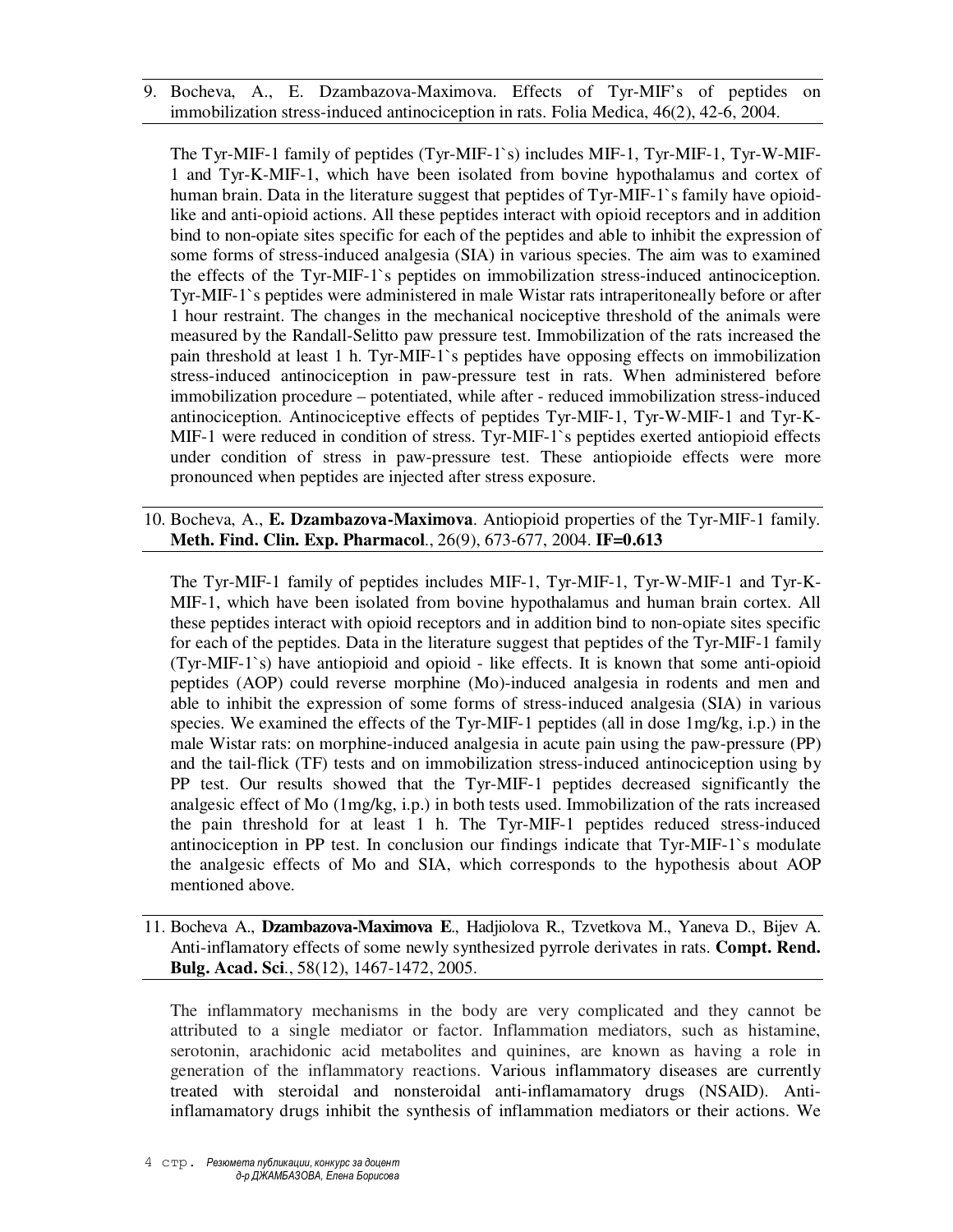used carrageenan-induced inflammation model for investigation of the anti-inflamatory effects of nine newly synthesized pyrrole derivatives based on the architecture of tricyclic COX-2 inhibitors and bonded to salicylic (D37, D84, D87), isonicotinamide (D51, D52, D53) or pyrazolinone (D54, D71, D73) moiety. Their anti-inflammatory potencies were compared with indomethacin and celecoxib. The newly synthesized compounds were administrated intraperitoneally (i.p.) in doses 10, 20 and 40 mg/kg. The results showed that almost all newly synthesized pyrrole derivatives inhibited significantly the paw oedema and they are more potent compared to indomethacin and celecoxib.

12. Bocheva, A., **Dzambazova-Maximova E**., Dzimbova T., Pajpanova T., Golovinsky E. Analgesic action of norsulfoarginine kyotorphin analogues in rats. **Compt. Rend. Bulg. Acad. Sci.**, 59(2), 219-222, 2006.

Some of the greatest achievements in medicine in theoretical and in clinical aspect are connected with the research on pain and especially on the development of analgesic drugs. The endogenous peptides take part in regulation of various adaptive reactions of the organism. Kyotorphin (Kyo) was among the most investigated neuropeptide during the last 20 years. Kyo plays a role in pain modulation in the mammalian CNS. Recent studies revealed that kyotorphin possesses the properties of neurotransmitter/neuroregulator. With a view to developing more potent kyotorphins with analgesic activity, four new analogues which contain non-proteinogenic amino acids, norsulfoarginine (NsArg) were synthesized - TK1, TK2, TK3 and TK4. E ffects of newly synthesized analogues were examined in male Wistar rats by two nociceptive tests - paw-pressure (PP) and hot-plate (HP). Kyo, NsArg  $(TC3)$ , TK1, TK2, TK3 and TK4 were applied intra peritonea lly  $(i, p)$  at a dose of 5 mg/kg. The results show that norsulfoarginine Kyo analogues have strong analgesic activity in both tests used and mechano- and thermoreceptors are involved.

13. **Dzambazova E**., H. Nocheva, A. Bocheva. Effects of MIF-1 and Tyr-MIF-1's analogues containing non-protein amino acids and sinapic acid: involvement of opioidergic system. **Bulg. Med. J.**, 1 (2), 36-41, 2007.

MIF-1 and Tyr-MIF-1 are neuropeptides isolated from bovine hypothalamus and cortex of human brain. MIF-1 and Tyr-MIF-1 interacts with opioid receptors and specific non-opiate receptors in the brain. It's known that the synthesis of new peptides, containing cinnamic acid amides, changed their opioid activity. The aim of this study was to investigate the analgesic effects of newly synthesized analogues of MIF-1 and Tyr-MIF-1, containing nonprotein amino acids canavanine (Cav) and lysine (sLys), and sinapic acid (SA). The changes in the nociceptive effects were examined in the male Wistar rats in acute pain by paw-pressure and hot-plate tests. An antagonist naloxone (Nal) was used to clarify whether opioidergic system is involved. The obtained results showed that MIF-1 analogs enhanced analgesic activity, while Tyr-MIF-1 analogues decreased it. Naloxone also decreased analgesic effects of investigated peptides.

14. Bocheva A., **E. Dzambazova**. Involvement of  $\alpha_2$ -adrenergic agents in the effects of Tyr-W-MIF-1 and Tyr-K-MIF-1 after three models of stress. **Compt. Rend. Bulg. Acad. Sci**., 61(1), 147-154, 2008. **IF=0.152**

The endogenous peptides Tyr-W-MIF-1 and Tyr-K-MIF-1 are members of Tyr-MIF-1 family isolated from bovine hypothalamus and human parietal cortex. They have opioid-like and antiopioid-like properties. Noradrenaline is involved in various CNS functions, including modulation of pain and it's considered as a transmitter of the antinociceptive effects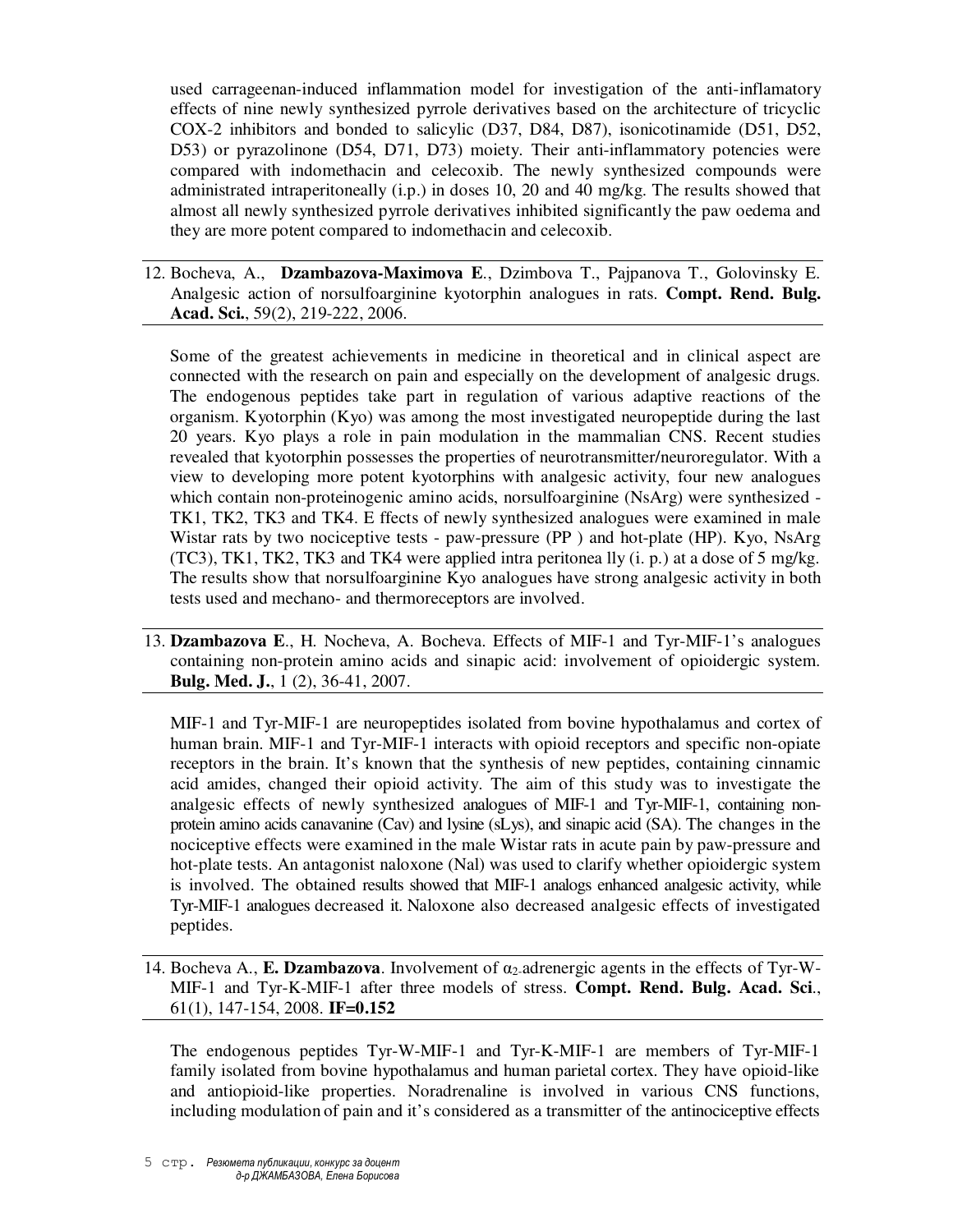of μ-selective opioids. The aim was to examine whether  $\alpha_2$ -adrenergic agents ( $\alpha_2$ -adrenoceptor agonist clonidine, a2-blocker yohimbine, noradrenaline re-uptake inhibitor desipramine) are involved in the effects of Tyr-W-MIF-1 and Tyr-K-MIF-1 after 1 hour immobilization (IS), cold (CS) or heat (HS) stress. All drugs were injected intraperitoneally (i.p.) in male Wistar rats. The nociception was measured by paw pressure (PP) test. The results suggest that  $\alpha_2$ -adrenergic agents are involved in the antinociceptive effects of Tyr-W-MIF-1 and Tyr-K-MIF-1. The effects are probably due to different interaction between  $\mu$ - and  $\alpha$ <sub>2</sub>receptors on presynaptic level, interactions of Tyr-W-MIF-1 and Tyr-K-MIF-1 with opioid µ-receptors and involvement of opioid and non-opioid component in immobilization, cold or heat stresses.

15. Bocheva A., **Dzambazova E***.*, Landzhov B., Bozhilova-Pastirova A. Influnce of Tyr-W-MIF-1 and Tyr-K-MIF-1 on nitric oxide synthase and tyrosine hydroxylase expression in periaqueductal gray after immobilization, cold and hot stresses in rats. **Compt Rend Acad Bulg Sci**, 61 (4), 535-542, 2008.**IF=0.152**

Under stress conditions the hypothalamic-pituitary-adrenal (HPA) axis is stimulated. It's now clear that nitric oxide (NO) synthesized by the enzyme nitric oxide synthase (NOS) affects the secretion of stress hormones and NO system is a stress-limiting system. Also, NO is involved in NO-molecular ways, which affect through auto regulation different signaling molecules – like opioids, endocanabiotics and others. Many stress models have been reported to affect the levels of catecholamines and stimulate the gene expression of tyrosine hydroxylase (TH) engaged in their synthesis. Literature data showed that periaqueductal gray (PAG) is a major module in the circuitry mediating stress-induced analgesia. Stimulation of opioid receptors within the PAG activates descending opioid and noradrenaline inhibitory pathways and suppresses nociception. One of the mechanisms known to play a part in the response of an organism to stress is activation of the endogenous opioid system. Tyr-W-MIF-1 and Tyr-K-MIF-1 are neuropeptides, neuromodulators, which are able to inhibit the expression of some forms of stress. The aim of our study was to investigate the effects of Tyr-W-MIF-1 and Tyr-K-MIF-1 on NOS and TH expression in PAG after immobilization, cold and hot stresses in rats. In summary, the results presented in this paper revealed for the first time that investigated peptides Tyr-W-MIF-1 and Tyr-K-MIF-1 influenced NOS and TH expression in PAG in immobilized, cold or hot stressed rats.

16. Bocheva A, **Dzambazova E**, Hadjiolova R, Traikov L, Mincheva R, Bivolarski I. Effect of Tyr-MIF-1 peptides on blood ACTH and corticosterone concentration induced by three experimental models of stress. **Auton Autacoid Pharmacol**., 28(4), 117-23, 2008.

The Tyr-MIF-1 family of peptides includes MIF-1, Tyr-MIF-1, Tyr-W-MIF-1 and Tyr-K-MIF-1. This neuropeptides are able to inhibit the expression of some forms of stressinduced analgesia. The aim of this study was to compare changes in ACTH and corticosterone (CORT) plasma levels after three stress models, as well as after injection of investigated peptides. According to our results heat and immobilization are stronger stressors compared to cold exposure. All peptides from Tyr-MIF-1 family inhibited significantly the stress-induced rising in ACTH and CORT plasma concentrations. To our knowledge, this is the first report showing that Tyr-MIF-1 peptides may possess antistressor effects.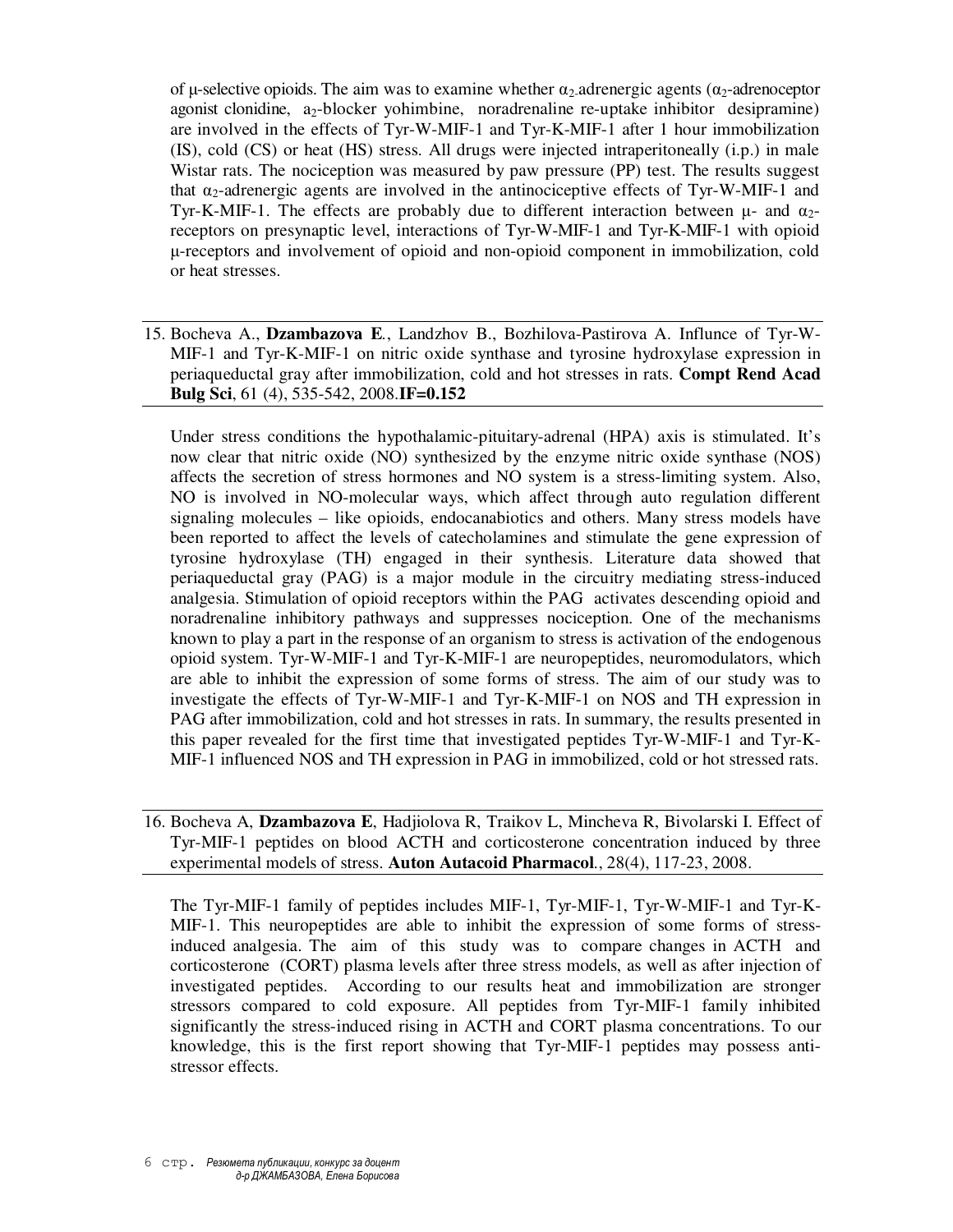17. **Dzambazova E***.,* H. Nocheva, A. Bocheva. Analgesic effects of some newly synthesized nociceptin analogues in rats. **Pharmacy**, 55 (1-4), 30-34, 2008.

Since its discovery in 1995 nociceptin (N/OFQ) and its N-terminal tridecapeptide sequence (N/OFQ (1-13)) were objects of intense investigation in order to ascertain their innumerous biological properties. Later after chemical substitution of individual amino acids the effects on nociception of the newly synthesized analogues were investigated. The aim of the present study was to investigate whether newly synthesized analogues of N/OFQ (1-13), where Lys at position 9 and/or 13 was substituted by ornitine (Orn), diaminobutanoic acid (Dab) or diaminopropanoic acid (Dap) had analgesic effects and the involvement of the opioidergic system in these effects. The experiments were carried out on male Wistar rats. The changes in the mechanical nociceptive pain threshold of the rats were measured by paw pressure test. Nociceptin (1-13) and the newly synthesized analogs were administered intraperitoneally (i.p.). Our data showed that nociceptin (1-13),  $[Orn^9]N/OFQ(1-13)NH_2$ ,  $[Orn^{13}]N/OFQ(1-13)$ 13) $NH_2$ , [Orn<sup>9,13</sup>]N/OFQ(1-13) $NH_2$  and [Dab<sup>9</sup>] NO/FQ (1-13) exerted a naloxonereversible analgesic effect in which the opioidergic system was involved.

18. Bocheva A. I., **E. B. Dzambazova**. Opioidergic system and second messengers affected the nociceptive effects of Tyr-MIF-1's after three models of stress. **Bulg. Chem. Commun**., 41(2), 153-159, 2009.

Nowadays it is certain that Tyr-MIF-1's can modulate pain and some forms of stressinduced analgesia (SIA) by antiopiate and µ-specific processes. The objectives of the present study were twofold: 1) to determine the involvement of opioid system in analgesia induced by immobilization, cold and heat stress (IS, CS and HS); 2) to examine whether opioid system and second messengers are involved in the nociceptive effects of Tyr-MIF-1's after the three stress models mentioned above. Male Wistar rats were used and nociception was measured by paw-pressure (PP) test. Tyr-MIF-1's (all in 1 mg/kg), naloxone (Nal, 1 mg/kg) and methylene blue (MB, 500  $\mu$ g/paw) were dissolved in saline and were injected intraperitoneally (i.p.). In first experimental series Nal was administered 20 min before or immediately after stress procedure. In second experimental series Nal and MB were administered immediately after stress procedure, 20 min and 60 min respectively before the administration of the investigated peptides. The results showed that: i.) Opioid and non-opioid components are differently involved in each of stress models. The nonopioid system is mostly involved in CS, opioid – in HS, while both systems are equally presented in IS; ii.) Different potency of Tyr-MIF-1's was observed on immobilization, cold or heat SIA which may be due to their peptide structure, specific binding sites and different interaction with components of SIA; iii.) Opioid system and second messengers are involved in the nociceptive effects of Tyr-MIF-1's after IS, CS and HS.

19. Traikov L., K. Georgiev, A. Bocheva, **E. Dzambazova**, M. Markov. Static magnetic field action on some markers of inflammation in animal model system - in vivo. **The Environmentalist**, 29 (2), 225-231, 2009.

Experimentally induced acute inflammation in rats is a good model system which includes the complexity and dynamics of the processes; moreover there are many defined markers for following and estimating changes in an observed system. In this paper, we discuss an in vivo model of acute inflammation induced by carrageenan. Carrageenan-induced paw edema is a model of non-infectious acute inflammatory reaction to assess the contribution of mediators involved in vascular changes associated with acute inflammation and potential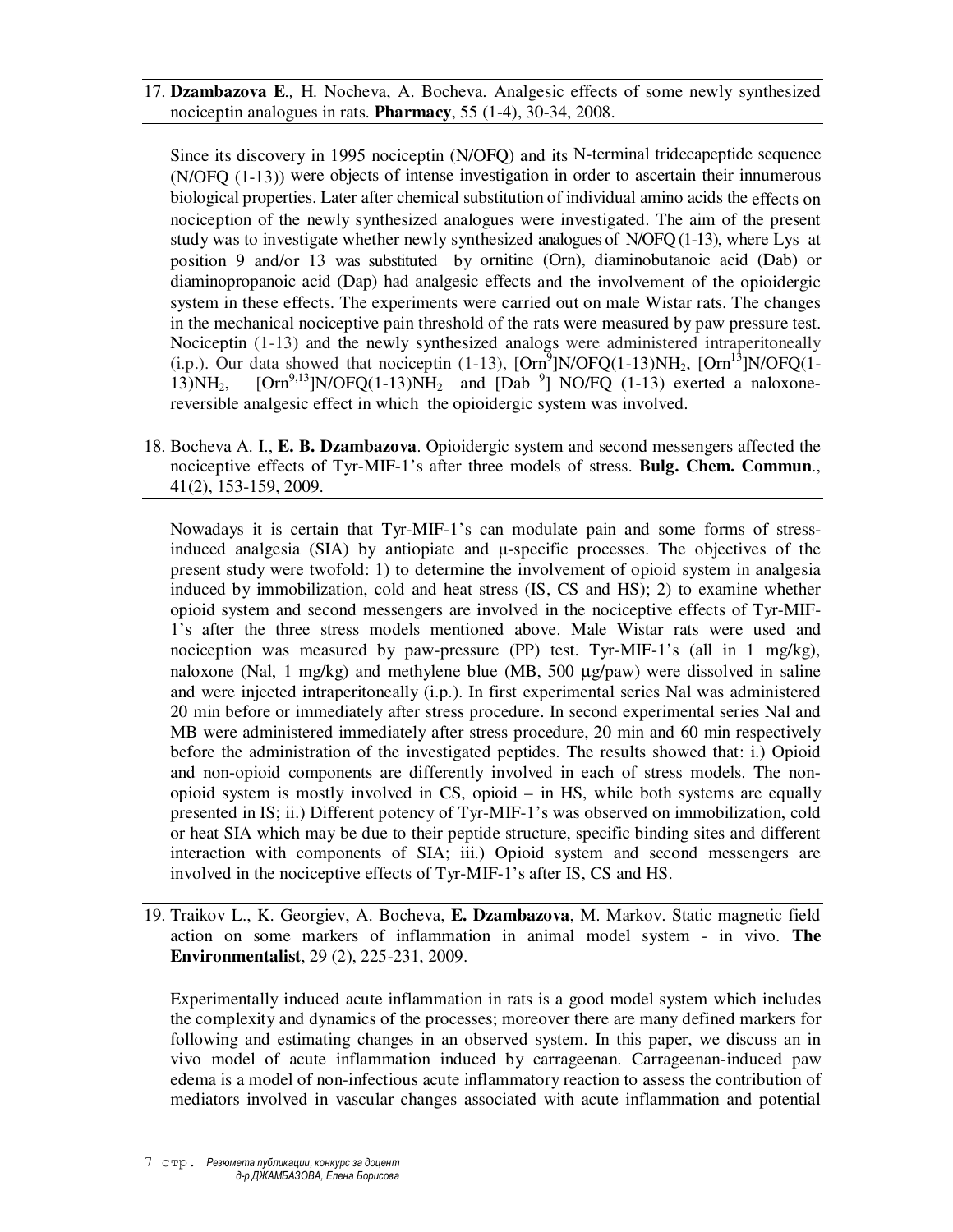treatments. A complex approach into the investigation of possible effects of static magnetic fields (SMF) action on experimentally induced acute inflammation in rats (by measurements of the levels of specific stress markers) is very important in understanding the possible inflammatory mitigation effects, pain relief, and oxidative stress state of an organism. This approach could help for better understanding of the possible mechanisms of interaction of dynamic processes such as inflammation healing and pain relief with external SMF (25 mT at 10, 20 and 30 min exposure time). Results indicate that SMF with  $B = 25$  mT for 30 min diminished the inflammatory process and decreased the levels of inflammatory markers (fibrinogen) and stress markers (ACTH, Cor) into the blood plasma in rats as when compared with sham exposed animals. The exact mechanism by which SMF contributes to the acceleration of inflammatory healing and decrease of inflammation markers in blood plasma in rats still remains unclear. We assume that two possible mechanisms exist. One is the direct interaction of SMF with free active oxygen forms (free radicals) affected by their membrane processes and related with the physiological functions. Another possible mechanism might be related to dynamic regulation of inflammation healing process.

20. Hadjiolova R., **E. Dzhambazova**, H, Nocheva, A. Bocheva. Effects of newly synthesized Tyr-MIF-1 analogues in normal conditions and after three models of stress*.* **Sci Res J SWU**, 2(1), 31-36, 2009.

Stress-induced analgesia (SIA) is an in-built mammalian pain suppression response that occurs during or following exposure to a stressful or fearful stimulus. Two forms of SIA are commonly distinguished: an opioid-mediated and a nonopioid one. Tyr-MIF-1 is neuropeptide/neuromodulator, which is able to inhibit the expression of some forms of stress. It's known that bioactive peptides are important starting structures for the development of potential therapeutic agents. A non-proteinogenic amino acid L-canavanine and some amino acids from urea cycle elicited significant naloxone-sensitive antinociception. Having in mind these data we aimed to investigate a number of newly synthesized Tyr-MIF-1 analogues, containing L-canavanine and amino acids from urea cycle - L-citrulline, L-ornithine and L-canaline. The objective was threefold: 1) to examine effects of four new peptides during acute pain; 2) to investigate the effects of peptides with well pronounced analgesic effects after immobilization, cold and heat stress (IS, CS and HS) models; 3) to determine whether opioid system is involved in their effects during stress. Nociception was measured in male Wistar rats using Paw Pressure test. Our results showed that among newly synthesized peptide analogues only Tyr-Cit-MIF-1 and Tyr-Cav-MIF-1 exerted well pronounced antinociceptive effects compared to the Tyr-MIF-1. Their effects were studied after three models of stress mention above. In conclusion incorporation of L-Cav and L-Cit into molecule of Tyr-MIF-1 leads to more potent analgesic agents in normal conditions but regarding their effects in terms of stress they did not show statistically significant differences to Tyr-MIF-1. Nevertheless opioidergic system is involved in their mechanisms of action.

## 21. Landzhov B., **E. Dzhambazova**, A. Bozhilova-Pastirova, A. Bocheva, W. Ovtscharoff. Degenerative cartilage changes in humans with gonarthrosis**. Sci Res J SWU**, 2(2), 43-47, 2009.

Gonarthrosis is a progressive chronic arthropatic knee disease characterized by knee cartilage degenerative changes and hypertrophic changes of bone tissue around articular surface. Pain dominates and also rigidity of knee joint in the clinical picture of the patient with gonarthrosis. There is a growing consensus that overproduction of interleukin-1 (IL-1) by the mildly inflamed synovium is crucial to the pathogenesis of joint diseases and one of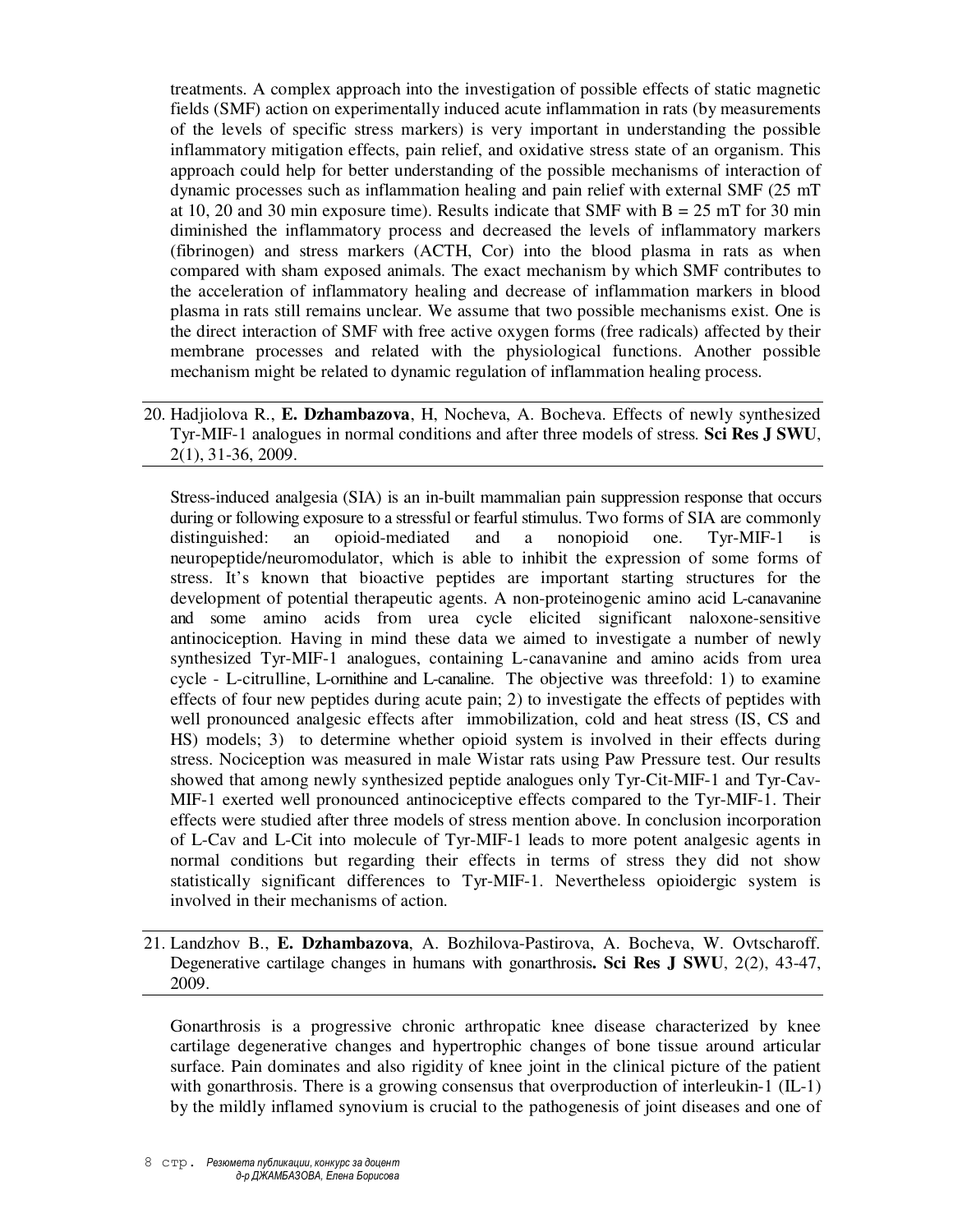its most striking effects on chondrocytes is induction of nitric oxide synthase (NOS). The aim of our study was to demonstrate the changes that occur in cartilage in humans with gonarthrosis and to determine the role of nitric oxide in its appearance. The material was obtained from humans with and without gonarthrosis: from cadavers and from patients undergoing surgical intervention of the knee. The quantity of nicotinamide adenine dinucleotide phosphate-diaphorase (NADPH-d) reactivity cells (markers of NOS activity) was examined histochemically. Our data showed that normal tibial cartilage is thicker than degenerated. The quantity, distribution and clusters of NADPH-d reactivity cells in humans with gonarthrosis was increased compared with normal knee cartilage. Also the degree of degenerative changes in the cells and extracellular matrix was more pronounced compared to normal. In conclusion quantity of NADPH-d reactivity cells increased parallel with degree of gonarthrosis. This fact will be useful for early diagnostic and treatment of many arthropatic knee diseases and local pain. Study gives us a possibility for future definition about the complicated changes which happen in the degenerative disease in the knee cartilage in humans with gonarthrosis.

22. Bocheva A., **Dzambazova E***.*, Landzhov B., Bozhilova-Pastirova A. Influnce of MIF-1 and Tyr-MIF-1 on tyrosine hydroxylase expression in periaqueductal gray after immobilization, cold and heat stress models in rats. **Coll Symp Ser**, 11, 16-18, 2009. **IF=0.784**

Many stress models have been reported to affect the opioid receptors and tyrosine hydroxylase (TH) expression within the periaqueductal gray (PAG). Also neuropeptides MIF-1 and Tyr-MIF-1 are neuromodulators, which are able to inhibit some forms of stressinduced analgesia. The aim of our study was to investigate the effects of MIF-1 and Tyr-MIF-1 on TH expression in PAG after immobilization, cold and heat stress models in rats. The obtained results revealed that both peptides influenced TH expression after stress models mentioned above.

23. **Dzambazova E***.*, Bocheva A., Landzhov B., Bozhilova-Pastirova A. Stress-induced nitric oxide activity in rat's paraventricular nucleus was affected by kyotorphin and its synthetic analogue. **Coll Symp Ser**, 11, 28-30, 2009. **IF=0.784** 

Moderate concentration of opioid neuropeptide kyotorphin (Kyo) is present in the hypothalamus, one of the central control stations of the stress system. It's known that stress activates opioidergic system, increases expression of nitric oxide synthase (NOS) and Kyo is a possible substrate for NOS. A histochemical procedure for nicotinamide adenine dinucleotide phosphate-diaphorase reactive neurons was used in male Wistar rats to investigate the effects of L- and D-Kyo on nitric oxide (NO) activity in paraventricular nucleus (PVN) after stress. The results showed that peptides potentiate stress-induced NO activity in PVN.

24. Hadjiolova R. K., **E. B. Dzhambazova**, B. V. Landzhov, A. I. Bocheva, A. B. Bozhilova-Pastirova. Influence of newly synthesized Tyr-MIF-1's analogues on nitric oxide synthase and tyrosine hydroxylase expression in rat's periaqueductal gray after immobilization stress. **J Biomed Clin Res***,* 2(2), 77-81, 2010.

Literature data showed that periaqueductal gray (PAG) is a major module in the circuitry mediating stress-induced analgesia. Also, many stress models have been reported to affect the opioid receptors within the PAG and expression of tyrosine hydroxylase (TH) and nitric oxide synthase (NOS) which activate descending opioid and noradrenaline inhibitory pathways and suppress nociception. On the other hand, Tyr-MIF-1 is neuropeptide/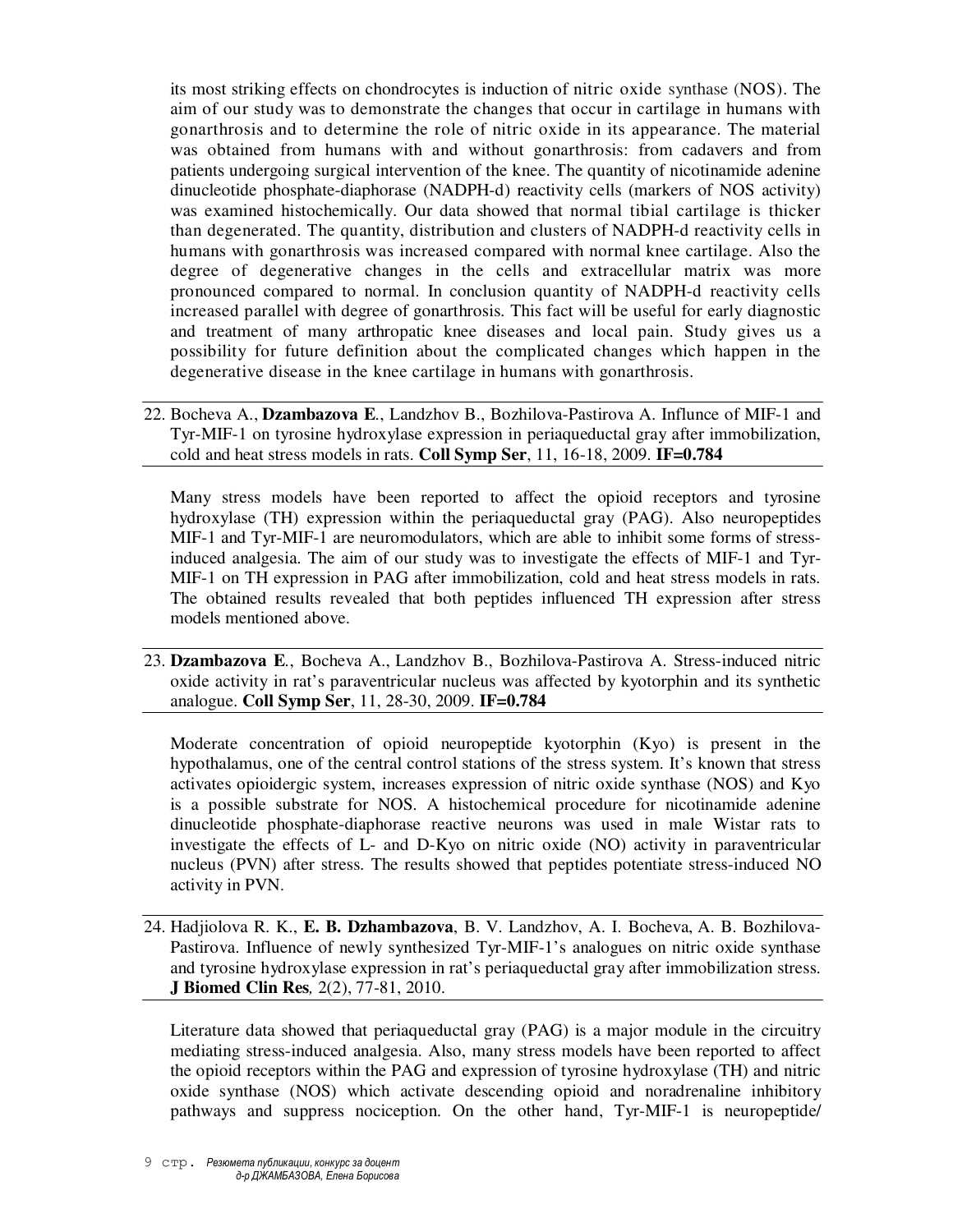neuromodulator, which is able to inhibit the expression of some forms of stress. The aim of our study was to investigate the effects of newly synthesized Tyr-MIF-1 analogues containing citrulline (Tyr-Cit-MIF-1) and canavanine (Tyr-Cav-MIF-1) on NOS and TH expression in PAG after immobilization stress in rats. The obtained results revealed that investigated peptides decreased expression of two enzymes mention above in PAG in immobilized rats.

25. Naydenova E., P. Todorov, N. Pavlov, **E. Dzhambazova**, A. Bocheva. N/OFQ(1-13)NH<sup>2</sup> analogues with aminophosphonate moiety: synthesis and analgesic activity. *Proceedings of the 31st European Peptide Symposium,* **Peptides**, 486-7, 2010. **IF=2.654**

Nociceptin/orphanin FQ is a neuropeptide (heptadecapeptide: Phe-Gly-Gly-Phe-Thr-Gly-Ala-Arg-Lys-Ser-Ala-Arg-Lys-Leu-Ala-Asn-Gln) that selectively interacts with the opioidlike receptor (ORL $_1$  or NOP), a novel member of the opioid receptor family. It has been reported that the nociceptin-NOP system modulates several biological functions, including pain transmission, stress and anxiety, learning and memory, locomotor activity, food intake.  $N/OFQ(1-13)NH<sub>2</sub>$  is the minimal sequence maintaining the same activity as the natural peptide nociceptin. Structure-activity studies demonstrated that N- and C-terminal modifications of nociceptin/orphanin FQ generate highly potent NOP receptor ligands**.** α-Aminophosphonic acids and aminophosphonates have reached a position of eminence in the research works intending to discover, to understand and to modify physiological processes in the living organisms. They are also a potential source of medicinal lead compounds. Aiming to develop ligands for the NOP that possess stronger analgesic activity, new series of N-modified analogues of the  $N/OFQ(1-13)NH<sub>2</sub>$  with aminophosphonate moiety were prepared and tested for the nociceptive effects. The new analogues have been synthesized including cyclic  $\alpha$ -aminophosphonates at position 1, using SPPS by Fmoc (9fluorenylmethoxycarbonyl) chemistry. Analgesic activity was examined by two nociceptive tests - paw-pressure (PP) and hot-plate (HP). The obtained results showed that some of the newly synthesized analogues significantly increased the pain threshold in PP and prolonged HP latency. Thus modification of N/OFQ peptide with cyclic aminophosphonate moiety may be useful for developing of new analgesic drugs.

26. **Dzhambazova E**., Landzhov B., A. Bocheva, A. Bozhilova-Pastirova. Effects of Dkyotorphin on nociception and NADPH-d neurons in rat's periaqueductal gray after immobilization stress. **Amino acids**, 41(4), 937-944, 2011. **IF= 3.248**

D-kyotorphin (D-Kyo) is a synthetic analogue of the neuropeptide kyotorphin and produces naloxone reversible analgesia. Stress-induced analgesia (SIA) is an in-built mammalian pain-suppression response that occurs during or following exposure to a stressful stimulus. The periaqueductal gray (PAG) is implicated as a critical site for processing strategies for coping with different types of stress and pain and NO affects its activity. The objectives of the present study were twofold: 1) to examine the effects of D-Kyo (5 mg/kg) on acute immobilization SIA; 2) to investigate the effect of peptide on NO activity in rat PAG after the stress procedure mentioned above. All drugs were injected intraperitoneally in male Wistar rats. The nociception was measured by the paw pressure and hot plate tests. A histochemical procedure for nicotinamide adenine dinucleotide phosphate-diaphorase (NADPH-d)-reactive neurons was used as indirect marker of NO activity. Our results revealed that D-Kyo has modulating effects on acute immobilization stress-induced analgesia in rats may be by opiod and non-opioid systems. Although D-Kyo is incapable of crossing the blood-brain barrier it showed an increased number of NADPH-d reactive neurons in dorsolateral periaqueductal gray (dlPAG) in control but not in stressed groups. We may speculate that the effect of D-Kyo in the brain is due to structural and functional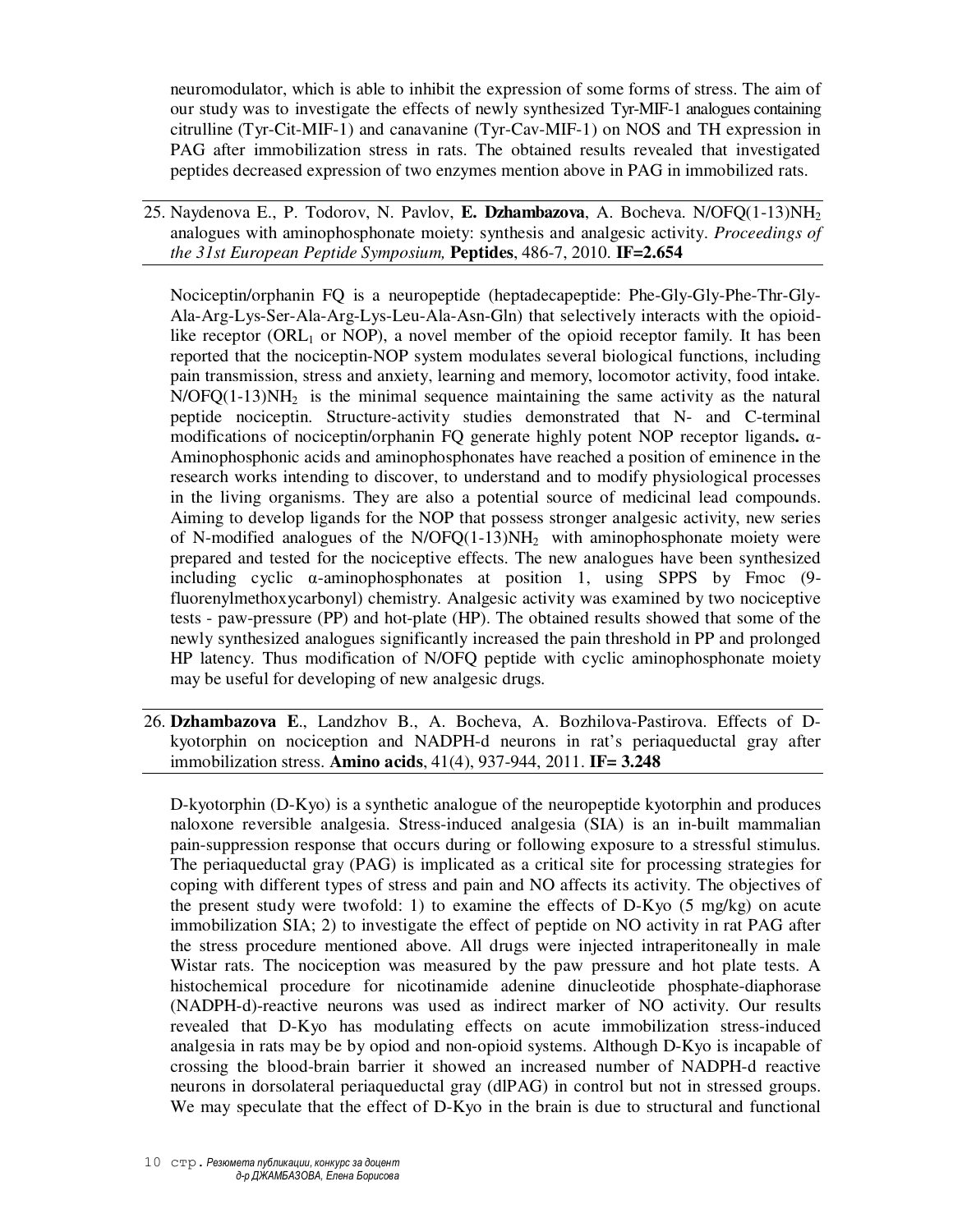interaction between opioidergic and NO-ergic systems or D-Kyo appears itself as a stressor. Further studies are needed to clarify the exact mechanisms of its action.

27. **Dzambazova E**., Bocheva A., Todorov P., Pavlov N., Naydenova E. Nitric oxideergic system involvement in analgesic effects of nociceptin receptor ligands with aminophosphonates moiety. **Compt. Rend. Bulg. Acad. Sci.**, 64(11), 1615-22,2011. **IF=0.210**.

Currently available ligands for the nociceptin (NOP) receptor as hexapeptides and their therapeutic potential in pain have been reviewed by some authors. The aim of the present study was to investigate involvement of nitric oxide (NO)-ergic system in analgesic effects of four newly synthesized NOP receptor short-chain derivatives (hexapeptides) with aminophosphonates moiety based on Ac-Arg-Tyr-Tyr-Arg-Trp-Lys-NH2 as a chemical template in structure-activity relationship studies. Effects of newly synthesized analogues were examined in the male Wistar rats by two nociceptive tests - paw-pressure (PP) and hotplate (HP). Our results showed that substitution of Arg at position 1 in hexapeptide molecule with aminophosphonates moiety increased significantly the pain threshold of newly synthesized analogues **3, 4** and **6** compared to the template compound **2**. All investigated short peptides with aminophosphonates moiety significantly decreased the analgesic effect of L-NAME and L-Arg in PP and HP tests. This suggests involvement of nitric oxideergic systems and revealed non-opioid mechanisms in analgesic effects of hexapeptides with aminophosphonates moiety.

28. **Dzhambazova E.**, B. Landzhov, A. Bocheva, A. Bozhilova-Pastirova**.** Effects of kyotorphin on NADPH-d reactive neurons in rat's cerebral cortex after acute immobilization stress. **Compt. Rend. Bulg. Acad. Sci.**, 2011 (in press). **IF=0.219** (2010\*)

Although the entire central nervous system is involved in the maintenance of internal homeostasis and participates in the organization of stress responses, cerebral cortex is one of the main structures indirectly involved in its precise coordination. CNS neuromodulatory peptide kyotorphin (Kyo) is widely distributes in cerebral cortex and rapidly degraded to its constituent amino acids L-Tyr and L-Arg. It's known that L-Arg is well known as a potent substrate for nitric oxide synthase (NOS), the enzyme responsible for nitric oxide (NO) formation in CNS. During stress a large number of neurotransmitters, neuropeptides and neuromodulators are activated. Furthermore rat experiments have demonstrated that the NO system fulfils the main criteria of a stress-limiting system. The aim of our study was to investigate the effect of Kyo on NO activity in male Wistar rat brain cortex after acute immobilization stress using a histochemical procedure for NADPH-d-reacitive neurons. Our results showed that both acute (1 hour) immobilization stress and Kyo (5 mg/kg, i.p.) injected alone in intact animals increased significantly the number of NADPH-d reactive neurons in rat's cerebral cortex compared to the control group. Administration of Kyo after stress procedure had no effect on NO activity. These results suggest that Kyo and NO may play an important role in stress response of higher modulatory center such as cerebral cortex.

## 29. Landzhov B., **Dzambazova E.**, Bocheva A. Effect of Tyr-Arg on NADPH-d-reactivity neurons in rat's striatum**. Coll Symp Ser,** 2011. (in press) **IF=0.853**

The analgesic dipeptide Tyr-Arg, termed kyotorphin acts as a neurotransmitter/ neuromodulator in nociceptive responses in the central nervous system (CNS). Two mechanisms have been proposed for such a potent analgesic activity in the brain: (1) the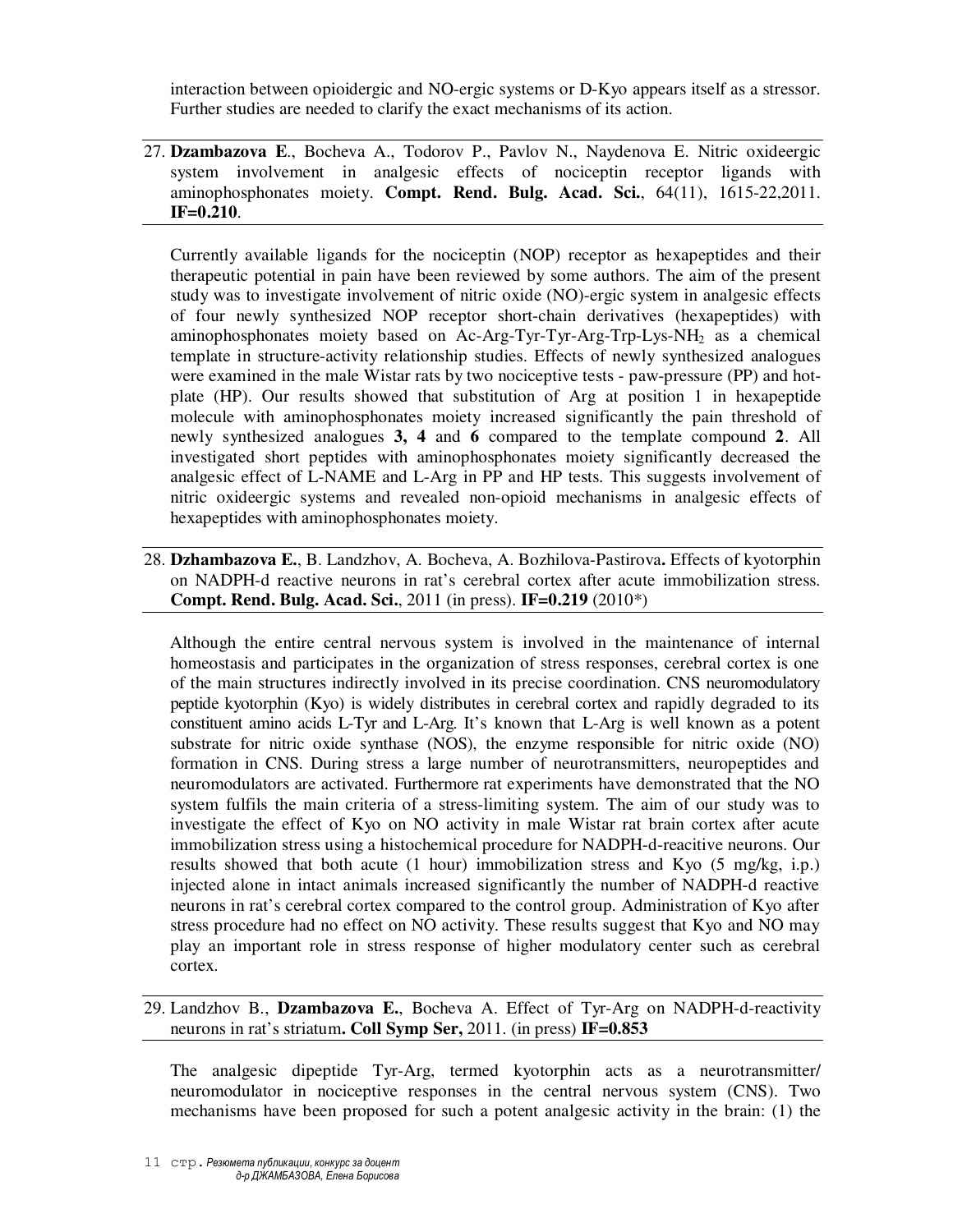activation of it's own receptors induces release of Met-enkephalin and activates a *δ*-opioid receptor (2) Tyr-Arg is degraded quickly into L-arginine, which is a potent substrate for nitric oxide synthase (NOS), then NO is formed and induces the release of Met-enkephalin. The aim of our study was to investigate the effect of Tyr-Arg on NO positive neurons in rat's striatum, an area of the brain where the content of endogenous opioid enkepalin is the highest. Nicotinamide adenine dinucleotide phosphate diaphorase (NADPH-d) histochemical technique, which labels NOS in CNS, was used to stain striatal sections. The results showed that investigated dipeptide significantly increased expression of NADPH-d neurons.

30. Landzhov B., Bocheva A., **Dzambazova E**. Expression of nitric oxide in neurons of rat's caudate putamen caused by D-kyotorphin. A histochemical study. **Coll Symp Ser,** 2011 (in press). **IF=0.853**

The caudate putamen (CPu) is one region of the rat basal ganglia when signaling pathways of nitric oxide (NO) and opioidergic systems are implicated for processing strategies for coping with different types of stress and pain. It's known that bioactive peptides are modulators of opioidergic system and they can also alter expression of nitric oxide synthase (NOS), an enzyme responsible for the calcium-dependent synthesis of NO from L-arginine. The aim of our study was to continue previous findings about modulating role of L- and Dforms of peptide kyotorphin, both are able to decreased stress-induced analgesia in rats. For the experiments we used the more potent D-Kyotorphin (D-Kyo) which mechanism of action on the expression of NO, pain- and stress-related neurons in the CPu remains unclear. Our histochemically obtained results showed that the large and middle nicotinamide adenine dinucleotide phosphate-diaphorase (NADPH-d)-positive neurons with varicose fibers observed in the CPu were increased by D-Kyo compared with control.

31. Bocheva A.I., **Dzhambazova E.B.**, Todorov P. T., Pavlov N.D., Naydenova E.D. Effects of naloxone and JTC-801 on analgesic activity of novel  $N/OFQ(1-13)NH$ <sub>2</sub> analogues. Proceedings of the 22<sup>nd</sup> American Peptides Symposium, Michal Lebl (Editor), Peptides, 2011 (in press). **IF=2.654** (2010\*)

Bioactive peptides are important starting structures for the development of potential therapeutic agents. They bind to different receptors (opioid, non-opioid or both) and are involved in the physiological control of various functions, among which nociception is particularly emphasized. Some of the greatest achievements in medicine in theoretical and in clinical aspect are connected with the research on pain. Nociceptin/Orphanin FQ (N/OFQ) endogenous ligand of the NOP receptor has been found to play a direct role on pain perception. The purpose of the present study was to examine the effects of naloxone (Nal) and JTC-801 (NOP receptor antagonist) in the analgesic activity of N-modified with cyclic aminophosphonates at position 1 analogues of the  $N/OFQ(1-13)NH<sub>2</sub>$ . All peptides (10) µg/kg), Nal (1 mg/kg) and JTC-801 (0,5 mg/kg) were injected intraperitoneally in male Wistar rats. All drugs were dissolved in saline. Antinociceptive effects were evaluated by paw-pressure (PP) test and statistically accessed by ANOVA. The results showed that newly synthesized analogues significantly increased the pain threshold in PP test compared to the control. Nal injected 20 min or JTC-801 – 10 min before peptides significantly decreased the analgesic effects of investigated peptides more pronounced in the first compound. We suggest that analgesic effects of  $N/OFQ(1-13)NH<sub>2</sub>$  analogues with cyclic aminophosphonate moiety are influenced by non-selective inhibitor of opioid receptors and inhibitor of NOP receptor.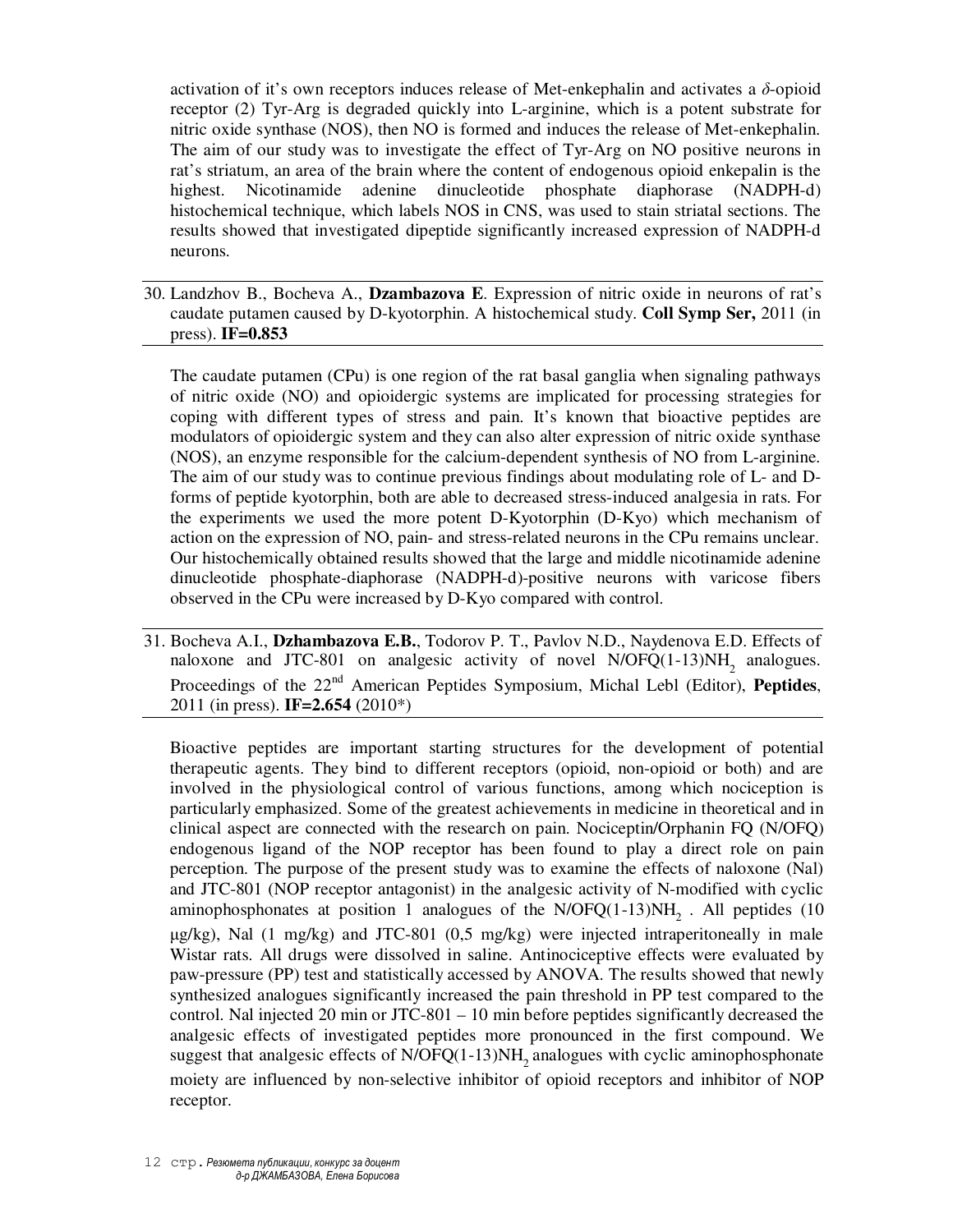32. Naydenova E.D., Pavlov N.D., Todorov P. T., **Dzhambazova E.B.,** Bocheva A.I. Analgesic effects of novel hexapeptide analogues as nociceptin receptor ligands. Proceedings of the 22nd American Peptides Symposium, Michal Lebl (Editor) **Peptides**, 2011 (in press). **IF=2.654** (2010\*)

Nociceptin/Orphanin FQ (N/OFQ) is an endogenous ligand of the nociceptin opioid peptide (NOP) receptor, structurally and functionally related to the classical opioid receptors. The hexapeptides with formula Ac-RYYR/KW/IR/K-NH<sub>2</sub> have been identified as least peptide sequence with high NOP receptor affinity, selectivity and marked analgesic effect. With a view to developing ligands for the NOP receptor with more potent analgesic activity, new series of N-modified analogues of the Ac-RYYRWK-NH<sub>2</sub> were synthesized. The aim of the present study was to examine the effects of naloxone (Nal) and JTC-801 (NOP receptor antagonist) in the analgesic activity of newly synthesized hexapeptide analogues. Antinociceptive effects were evaluated by two nociceptive tests - paw-pressure (PP) and hot-plate (HP) and statistically accessed by ANOVA. The results showed that some of newly synthesized hexapeptide analogues have strong analgesic activity compared to the referent compound Ac-RYYRWK-NH2 in both tests used and mechano- and thermoreceptors are involved. Nal injected 20 min or JTC-801 – 10 min before peptides significantly decreased the analgesic effects of investigated peptides. We suggest that in the analgesic effects of newly synthesized hexapeptide analogues are involved opioid- and nociceptinergic neurotransmissions.

33. Landzhov B., L. Malinova, **E. Dzambazova**, W. Ovtscharoff. Comparative morphological and clinical study of intervertebral discs herniation in humans with low back pain in different age. **Compt. Rend. Bulg. Acad. Sci**., 65(1), 89-94, 2012. **IF=0.211**

The examination of degenerative diseases of intervertebral discs was undertaken to evaluate different findings in young and adults. The degenerative changes appeared after the second decade of life and they were more pronounced after the fifth decade of life. The clinical findings suggest that radicular symptoms in young individuals were found more often than in adults. After the fifth decade of life low back pain was established. It was connected with dehydratation of the intervertebral discs, osteophytes, hypertrophy of the yellow ligaments, disc protrusions and stenosis of the vertebral canal. Clinical findings were related to pressure from a protrusion of the intervertebral disc on the dural sac, cauda equina and recessus stenosis with para- and quadriparesis. The specimens for morphological examination were obtained from patients undergoing surgical treatment of disc herniation. For additional morphologic study intervertebral discs from cadavers were used. The results suggested that parallel with the increasing of clinical compliance and disc herniation the number of cells' clusters and apoptosis increased. The correlation between morphological and clinical findings depends on the degree of disc herniation and ageing. Most of the structural changes appeared after the fifth decade of life. Differences in the cells' number, shape and arrangement of fibres in the intercellular matrix in different parts of the disc were viewed.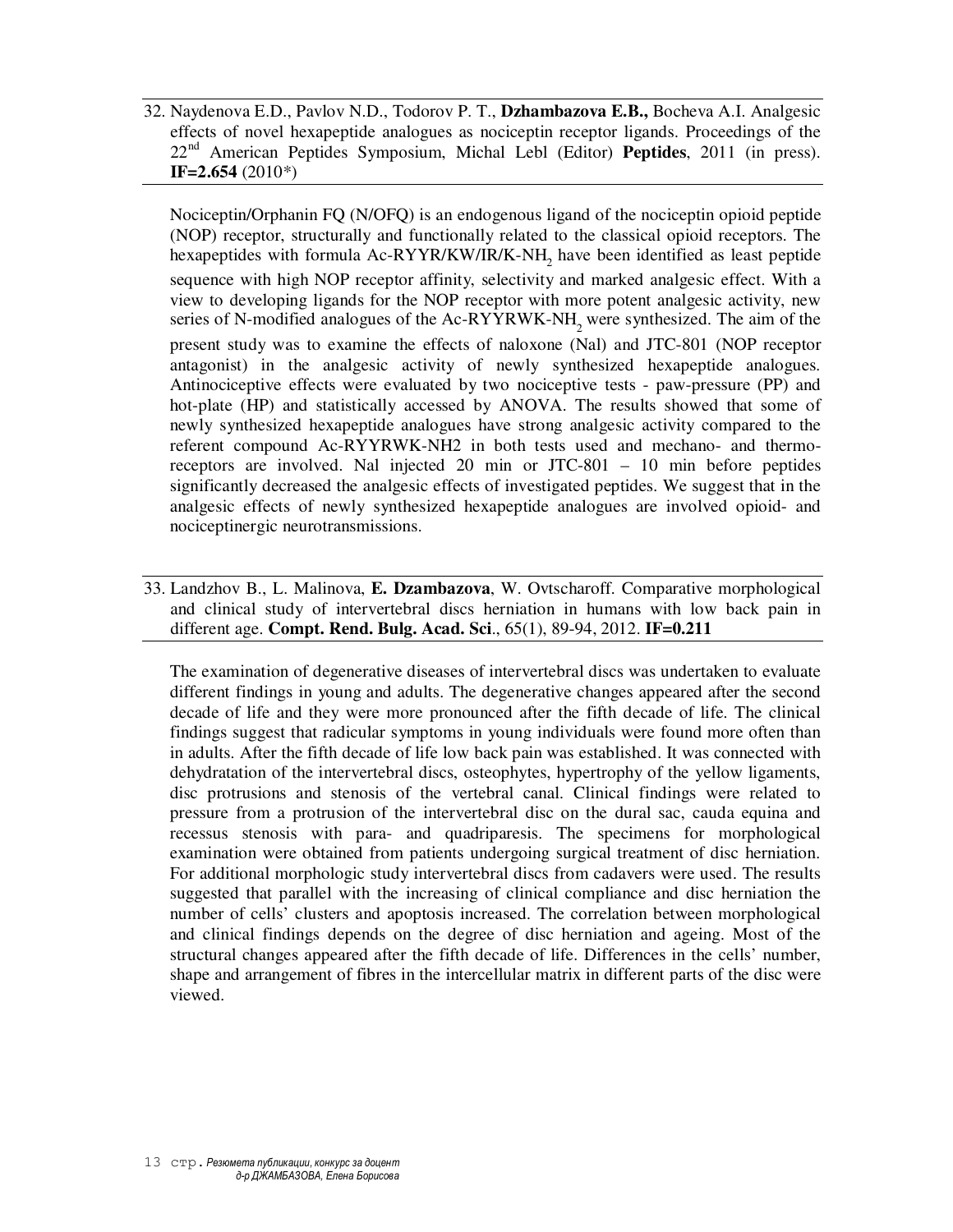34. Landzhov B., **E. Dzambazova**, L. Malinova, A. Bocheva, A Bozhilova-Pastirova. Comparison between effects of two types of stress on nitric oxide active neurons in rat's dlPAG. Histochemical study. **Compt. Rend. Bulg. Acad. Sci**., 65(4), 555-558, 2012. **IF=0.211**.

The aim of this study was to compare the effects of immobilization (IS) and cold (CS) stresses in rats on nitric oxide (NO) activity in dorsolateral periaqueductal gray (dlPAG), a region that is specifically activated by different types of stress threat and pain. It is now clear that under stress conditions a large number of stress hormones is released and also a stress-limiting system such as NO system is activated. NO is involved in NO-molecular ways, which includes opioids, endocanabiotics and others and also affects the neuronal activity of the PAG. In the neurons NO activity was estimated with a histochemical procedure for NADPH-d reactivity. Our results suggested that the density of NADPH-d reactivity neurons in PAG increased in immobilized and cold stressed rats compared with controls. The quantity of these neurons is also less in cold stressed rats than in the immobilized ones, which maybe due to the different involvement of opioid and non-opioid components in the two stress models. In conclusion, we suggest that probably the type of stressor has its own neurochemical signature. Although the different effects on NO activity and the specific neuronal circuits, both stress models that we have studied, played an important role in restoring the disturbed homeostasis and ensure minimal damage to the organism.

35. Pencheva N., K. Grancharska, A. Bocheva, **E. Dzambazova**, B. Landzhov, L. Malinova, A Bozhilova-Pastirova, W. Ovtscharoff. Immunocytochemical study of CB1 receptors in rat's prefrontal cortex after immobilization stress. **Compt. Rend. Bulg. Acad. Sci.**, 65(7), 1003- 1008, 2012. **IF=0.211**

Kyotorphin (KYO) is endogenous neuropeptide that may produce an opioid analgesia by release of Met-enkephalin. It was was isolated from the brain and is formed by specific enzyme from L-tyrosine and L-arginine in the presence of ATP and  $Mg^{2+}$ . KYO, as well as its analogues  $Tvr(Cl<sub>2</sub>)$ -Cav and Tyr-Cav, evoked analgesia via  $\mu$ -receptors or non-opiate binding sites. There are data that histamine (HA)-ergic system modulates nociception. Histamine has been suggested to have roles as a neurotransmitter or a neuromodulator. This data indicates that histamine plays an important role in both somatic and visceral pain perceptions through histamine  $H_1$  receptors. It is known that histamine (HA) could stimulate opiate analgesics by modifying  $\mu$ -receptors activity. Nitric oxide (NO) is also involved to a different extent in the nociceptive effects of the peptides tested. There are data that  $H_1$ antagonists also could exert antinociceptive effects. We studied in rats the effects of the Hiantagonist diphenhydramine (DPH) on analgesic action of the neuropeptide KYO, and its analogues Tyr-Cav and Tyr-Cl<sub>2</sub>-Cav. We used the guanylate cyclase inhibitor methylene blue (MB) and the NO synthase inhibitor L-NAME. All drugs were intraperitoneally injected and Randall-Selitto paw-pressure test was used to test the pain-threshold changes. DPH (100  $\mu$ g/kg) induced analgesia, antagonized or reversed into hyperalgesia by NAL. DPH slightly and insignificantly increased the analgesic effects of KYO and its analogues. The NO-synthase inhibitor L-NAME induced a strong analgesia. Combined with KYO, Tyr-Cav and Tyr-Cl2-Cav, L-NAME potentiated their antinociceptive effects. MB decreased the analgesic effects of KYO and reversed the antinociceptive effects of analogues into hyperalgesia. Our results showed that H<sub>1</sub>-receptors probably modulate the antinociceptive effects of the endogenous neuropeptide KYO and its analogues. In these effects are also involved the NO and MB.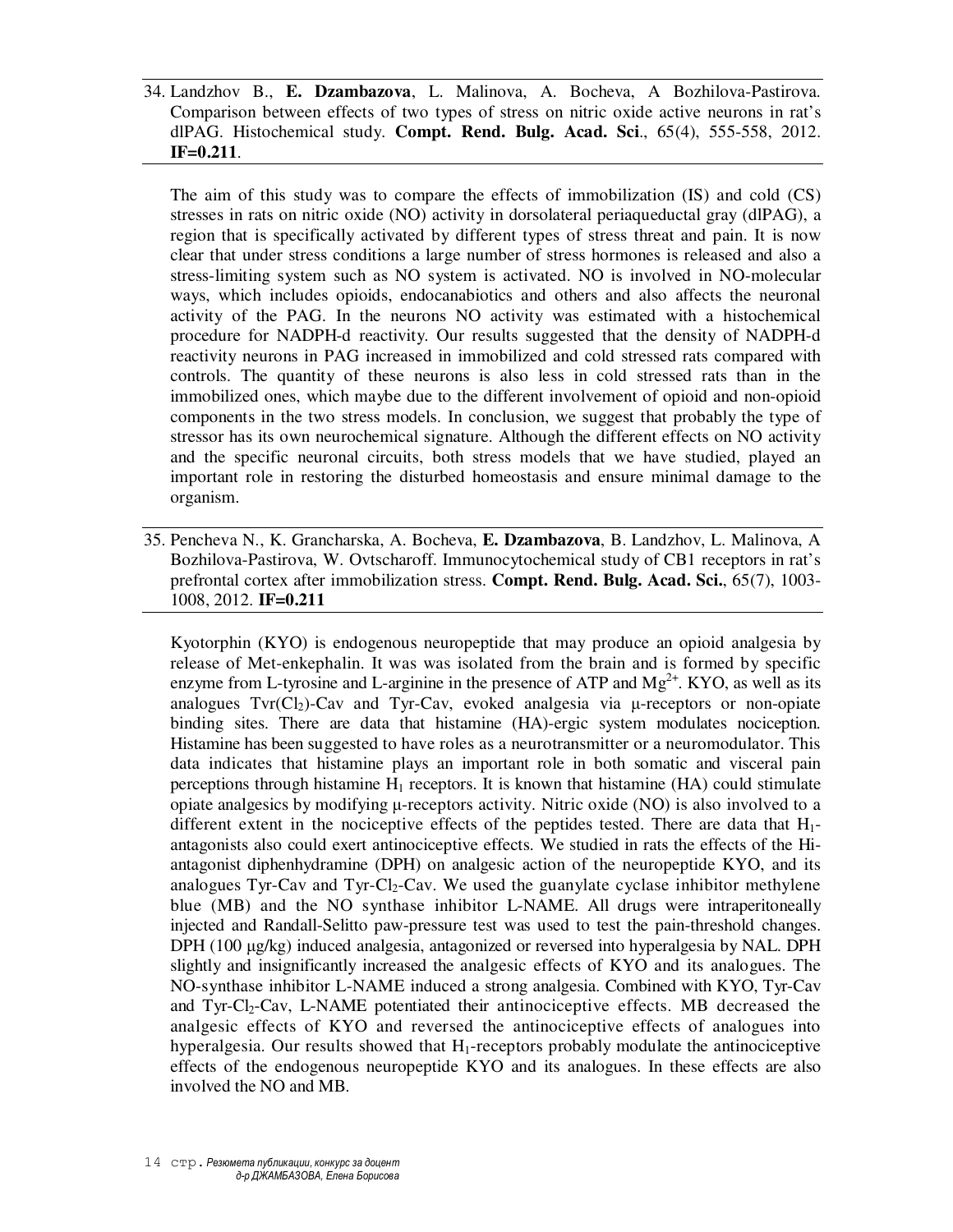36. Hadjiolova-Таfradjiiska R., **Е. Dzambazova**, G. Chergarova. The role of citrullinecontaining compounds (citrulline-malate) from faster recovery of muscule fatigue and exhaustion in athletes. **Journal of Sport Science**, 5, 334-338, 2012.

Citrulline is a non-essential amino acid that can be synthesized from other amino acids and is an important key to enhancing athletic performance and helping the body recover after strenuous workouts. Citrulline malate which is a mixture of L-citrulline and D,L-malic acid forming a salt is sufficiently characterised. L-Citrulline supports the body in detoxification, clearing the liver from ammonia and converting it to urea for excretion. This enables the muscles to recover after exercise. Although numbers of studies were provided with hospitalised patients who suffered from physical, psychological or postoperative asthenia, and animal data submitted, further studies are needed to understand the physiological role of citrulline-containing compounds.

37. Jlalia I, Lensen N, Chaume G, **Dzhambazova E**, Astasidi L, Hadjiolova R, Bocheva A, Brigaud T. Synthesis of an MIF-1 analogue containing enantiopure (S)-α-trifluoromethylproline and biological evaluation on nociception. **Eur J Med Chem**. 2013; 62C:122-129. **IF=3.346** (2012\*)

The synthesis and the effect of a novel MIF-1 analogue on nociception during acute pain in rat model are reported. The synthesis of this enantiopure trifluoromethyl group containing tripeptide was performed through a peptide coupling reaction between the HCl, Leu-Gly-NH<sub>2</sub> and the (S)- $\alpha$ -Tfm-proline. The analgesic effect of the CF<sub>3</sub>-(MIF-1) **2** has been evaluated in vivo on rat model by paw pressure (PP) and hot plate (HP) tests and compared to the native peptide MIF-1. Highest analgesic effect was observed with  $CF_3$ -(MIF-1) **2** only in PP test. In order to study the mechanisms of nociception induced by the studied peptides, the involvement of the opioid and the nitric oxideergic systems was investigated. The results are in favor of a participation of both system since pretreatment, 20 min before injection of the CF**3**-(MIF-1) **2**, with the non-competitive antagonist of opiate receptors naloxone, the nitric oxide synthase (NOS) inhibitor  $L-N<sup>G</sup>$ -nitroarginine ester (L-NAME) or the nitric oxide (NO) donor L-arginine (L-Arg) significantly decreased the pain perception in PP and HP tests.

38. Bocheva A., **E. Dzambazova**, T. Pajpanova. Influence of D-Arginine, L-Canavanine and endogenous nitric oxide on the analgesic activity of amino acids from urea cycle. **5th Hellenic Forum on Bioactive Peptides**, Ed. Paul Cordopatis, Evy Manessi-Zoupa, george Pairas, TYPORAMA, Greece, 363-367, 2007.

L-Canavanine (L-Cav) is a potent antimetabolite structural analogue of L-Arginine (L-Arg) and exerted a stronger antinociceptive effect. It's known that L-Cav is an inhibitor of iNOS. D-arginine (D-arg), when administered s.c. and i.c.v. in combination with s.c. or i.c.v. Larginine abolishes the antinociceptive activity of L-arginine in rats and mice. A series of studies suggest that nitric oxide (NO) participates in some way in the process of nociception mediates a wide variety of physiological processes including pain transmission. It's known that L-Arg and L-ornitine (L-Orn) administered systemically and centrally induced naloxonreversible antinociception. L-Citruline (L-Cit), given i.c.v. also elicited antinociception in the mechanical and thermal nociception tests in intact mice, but not antagonized by naloxone. The aim of the present study was to investigate the influence of L-Cav, D-Arg and endogenous nitric oxide (NO) on the antinociceptive effects of L-Arg, L-Orn, L-Cit and L-Canaline (L-Can) during acute pain. Our results suggest that during acute pain: i.) L-Cav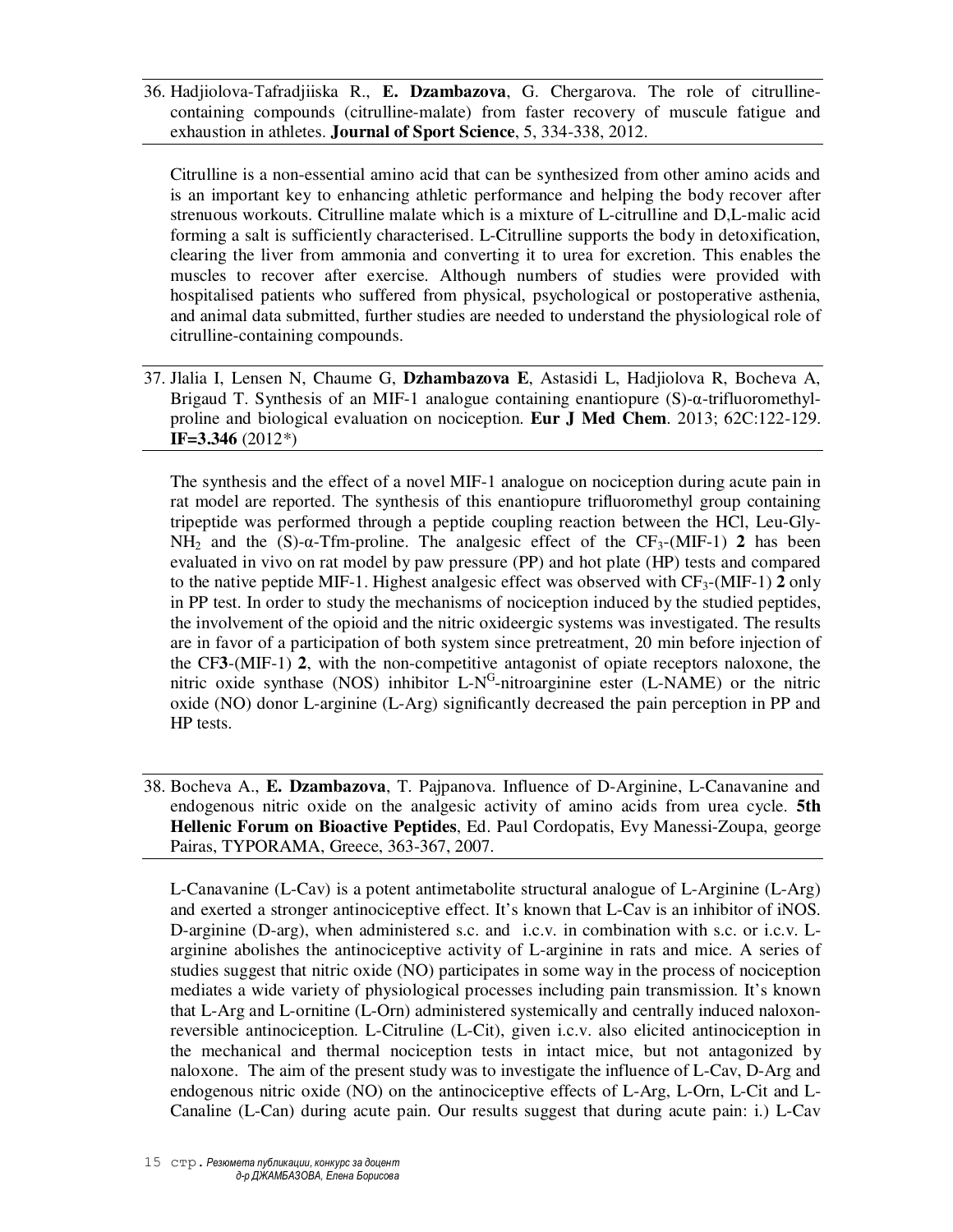decreased, while L-NAME increased the analgesic effects of all investigated amino acids; ii.) Co-administration of L-NAME and SIN-1 reversed the analgesic effects of all amino acids; iii.) D-Arg is a potential inhibitor of the analgesic effects of L-Cit, L-Arg and L-Cav.

39. Bocheva A., **E. Dzambazova**. MIF-1 and Tyr-MIF-1 neuropeptides modulate stressinduced analgesia. **5th Hellenic Forum on Bioactive Peptides**, Ed. Paul Cordopatis, Evy Manessi-Zoupa, george Pairas, TYPORAMA, Greece, 369-373, 2007.

Neuropeptides MIF-1 and Tyr-MIF-1 have been shown to reduce exogenous opioid-induced analgesia in rodents and effects of endogenous opioids. In particular, both peptides are able to inhibit the expression of some forms of stress-induced analgesia in various species. Stressors are a potent modulator of opioid activities. There is some evidence to indicate that stress elicits antinociceptive effects. Stress-induced analgesia has been categorized into one of two broad categories, opioid and non-opioid. The aim of the present study was to examine the effects of MIF-1 and Tyr-MIF-1 peptides on immobilization stress-induced antinociception. In conclusion our findings indicate that MIF-1 and Tyr-MIF-1 reduce the pain threshold after 2h immobilization stress, thus under condition of stress in paw-pressure test both peptides exerted antiopioid effects.

40. **Dzambazova-Maximova, E.**, A. Bocheva, S. Todorov. The role of  $H_1$  – receptors in the analgesic action of kyotorphine and its canavanine analogues in rats. **Godishnik na Sofiiskiya Universitet "Sv. Kliment Okhridski**", Biologicheski Fakultet, Kniga 3: Biokhimiya, Biofizika, Molekulyarnaya Biologiya i Genetika, Mikrobiologiya i Fiziologiya, Publisher: Universitetsko Izdatelstvo "Sv. Kliment Okhridski". 96(Pt. 1), 283-289, 2005.

Kyotorphin (KYO) is endogenous neuropeptide that may produce an opioid analgesia by release of Met-enkephalin. It was was isolated from the brain and is formed by specific enzyme from L-tyrosine and L-arginine in the presence of ATP and  $Mg^{2+}$ . KYO, as well as its analogues  $Tvr(Cl<sub>2</sub>)$ -Cav and Tyr-Cav, evoked analgesia via  $\mu$ -receptors or non-opiate binding sites. There are data that histamine (HA)-ergic system modulates nociception. Histamine has been suggested to have roles as a neurotransmitter or a neuromodulator. This data indicates that histamine plays an important role in both somatic and visceral pain perceptions through histamine  $H_1$  receptors. It is known that histamine (HA) could stimulate opiate analgesics by modifying  $\mu$ -receptors activity. Nitric oxide (NO) is also involved to a different extent in the nociceptive effects of the peptides tested. There are data that  $H_1$ antagonists also could exert antinociceptive effects. We studied in rats the effects of the Hiantagonist diphenhydramine (DPH) on analgesic action of the neuropeptide KYO, and its analogues Tyr-Cav and Tyr-Cl<sub>2</sub>-Cav. We used the guanylate cyclase inhibitor methylene blue (MB) and the NO synthase inhibitor L-NAME. All drugs were intraperitoneally injected and Randall-Selitto paw-pressure test was used to test the pain-threshold changes. DPH (100  $\mu$ g/kg) induced analgesia, antagonized or reversed into hyperalgesia by NAL. DPH slightly and insignificantly increased the analgesic effects of KYO and its analogues. The NO-synthase inhibitor L-NAME induced a strong analgesia. Combined with KYO, Tyr-Cav and Tyr-Cl2-Cav, L-NAME potentiated their antinociceptive effects. MB decreased the analgesic effects of KYO and reversed the antinociceptive effects of analogues into hyperalgesia. Our results showed that  $H_1$ -receptors probably modulate the antinociceptive effects of the endogenous neuropeptide KYO and its analogues. In these effects are also involved the NO and MB.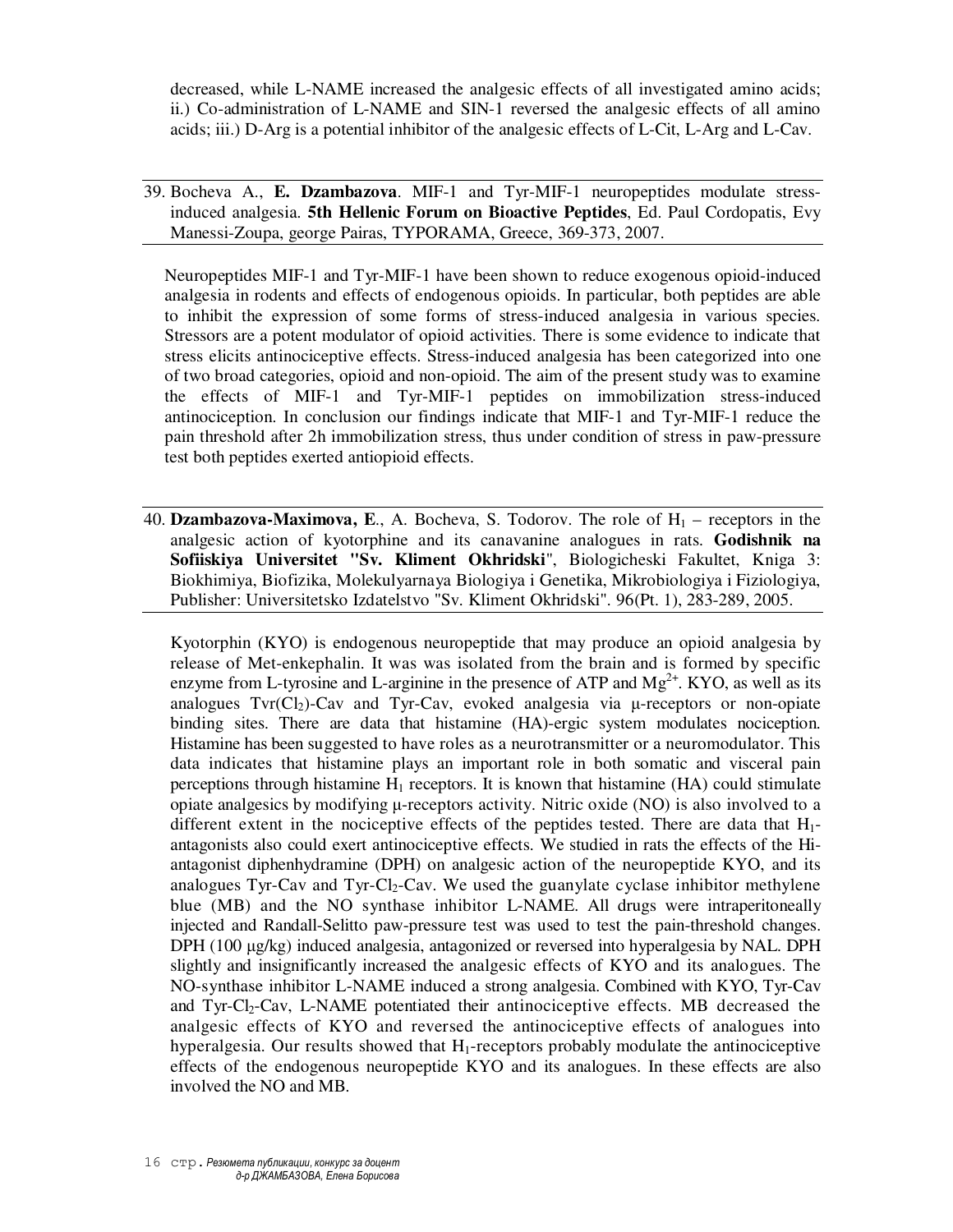41. Stavreva G., A. Bocheva, E. Lakova, **E. Dzambazova**, H. Nocheva, R. Marev. Effects of [Cys(O2NH2)2] enkephalin on antinociception induced by hot- and immobilization-stress in rats. **International Science Conference, St. Zagora**, 7, 213-219, 2007.

Leu-enkephalin analogue  $[Cys(O_2NH_2)^2]$  enkephalin has been shown selective δ-opioid effect and stability to peptidases in "in vitro" experiments. The aim of this study was to determine the modulating effect of  $[Cys(O_2NH_2)^2]$  enkephalin on stress-induced antinociception. Analgesia was tested using hot-plate (HP) and paw pressure (PP) tests after one-hour immobilization (IS)- and hot (HS)-stress. The test and referent substances were applied I.P. immediately after the stress. PP testing after IS and HS showed significantly greater nocice-ptive effect as compare to the control.  $[Cys(O_2NH_2)^2]$  enk and Leu-enk decreased the paw-withdrawal threshold. HP latency was significantly longer after both stress models and  $[Cys(O<sub>2</sub>NH<sub>2</sub>)<sup>2</sup>]$  enk reduced the latency in the same manner as Leu-enk. The development of stress-induced analgetic response was prevented by Nal.

## 42. Bocheva A., **E. Dzhambazova**. Antiopioid peptides and pain**. Sci Res J SWU**, 2(2), 33-41, 2009. Review.

The numerous endogenous opioid peptides (β-endorphin, enkephalins, dynorphins) and the exogenous opioids (such as morphine) exert their effects through the activation of receptors belonging to four main types:  $\mu$ ,  $\delta$ ,  $\kappa$  and  $\epsilon$ . Opioidergic neurones and opioid receptors are largely distributed centrally and peripherally. The opioids have numerous pharmacological effects and they are thought to be involved in the physiological control of various functions, among which nociception is particularly emphasized. Some opioid targets may be components of homeostatic systems tending to reduce the effects of opioids. Anti-opioid properties have been attributed to various peptides, especially cholecystokinin (CCK), nociceptin, neuropeptide FF (NPFF) and Tyr-MIF-1 family of peptides. They also can oppose some of the acute effects of opioids, and a hyperactivation of anti-opioid peptidergic neurones due to the chronic administration of opioids may be involved in the development of opioid tolerance and/or dependence. The peptides mentioned above have complex properties and can act as opioid-like as well as anti-opioid peptides. Thus, "opioid modulating peptides" would be a better term to designate these peptides, which probably participate together with opioid system, in multiple feed-back loops for the maintenance of homeostasis. Generally, they have been shown to act through the activation of opioid and their own receptors. The knowledge of their mechanisms of action has potential therapeutic interest in the control of opioid functions, notably for alleviating pain and/or for the treatment of opioid abuse.

43. **Dzhambazova E**., A. Bocheva. The unique brain dipeptide kyotorphin – from discovery to nowadays. **J Biomed Clin Res***,* 3(1), 3-11, 2010. Review.

Endogenous opioid peptides take part in various functions as hormones or neuromodulators. In 1979, Takagi and his co-workers identified a new morphine-like substance - "kyotorphin" (Kyo) - a dipeptide synthesized in specific brain regions. The highest levels were found in the lower brain stem and dorsal spinal cord - areas closely associated with the pain regulatory system. The peptide binds to a specific receptor and induced Met-enkephalin release at rates of approximately four times the basal release. Literature data showed that Kyo receptor is identified in the membrane-preparations of the brain, which suggest that it plays a physiologically significant role in neurotransmission as a neurotransmitter/ neuroregulator. It is also transported by H<sup>+</sup>-coupled peptide transporter PEPT2 across the BBB. The majority of research associated with kyotorphin relates to modulation of pain